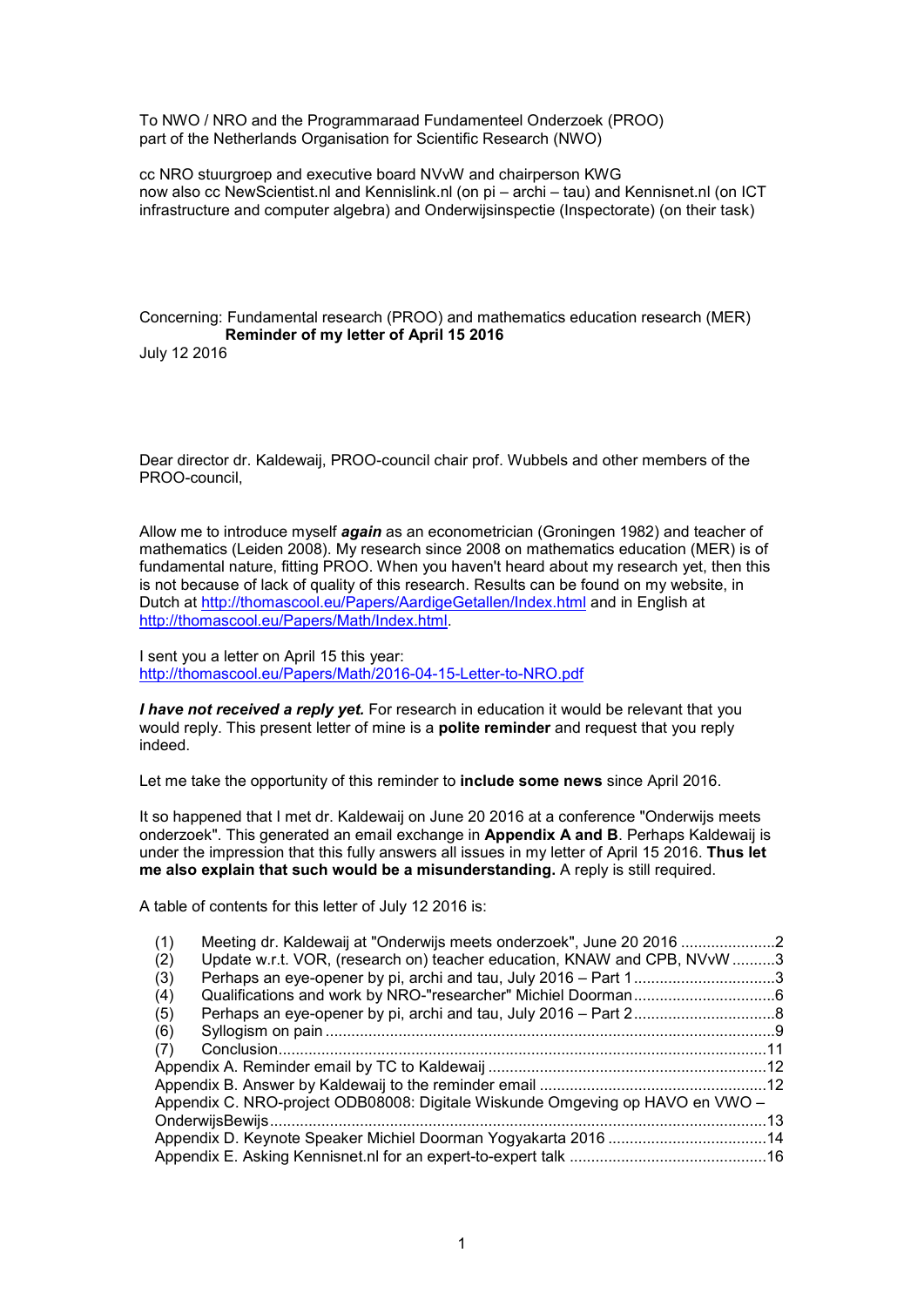# *(1) Meeting dr. Kaldewaij at "Onderwijs meets onderzoek", June 20 2016*

I met dr. Kaldewaij at a conference "Onderwijs meets onderzoek", June 20 2016, organised by the **NVvW** (the Dutch association of teachers of mathematics), *Freudenthal "Head in the* Clouds Realistic Mathematics" Institute (FHCRMI)<sup>1</sup> and SLO.

Talking bilaterally Dr. Kaldewaij said that he could not recall my letter. We met for the first time, and there might have been a confusion. The encounter was not so efficient. Nevertheless, we agreed that I would send him a reminder email. You can find part of this in **Appendix A**.

Dr. Kaldewaij replied on this on June 29, see **Appendix B**.

Just to be sure: **This is not a reply on my letter of April 15 2016, and this should not be represented or be seen as if it were.**

Let me mention these points:

j

- Kaldewaij repeats the objectives of NRO: **"Aangezien onze opdracht als regieorgaan beperkt is tot regie/programmering, financiering en kennisbenutting (...)"**
- This NRO mission is precisely the reason why I addressed NRO on the issues of my letter of April 15 2016.
- Unfortunately, Kaldewaij draws the false inference of limiting his reply only to the conditions for funding by PROO: **"(...) beperk ik me in deze reactie tot de voorwaarden voor subsidieverlening."**
- The reference to "deze reactie" might suggest that there would also be another reaction later on but he closes with a statement that makes this unlikely.
- Unfortunately, Kaldewaij restates the conditions for funding, notably for PROO, and **does not answer to my criticism** that these conditions are scientifically unwarranted. (See also Section 5 below.)
- Unfortunately, Kaldewaij thus also doesn't answer to the other points in my letter to NRO April 15 2016.

In my decent, accurate and modest opinion  $^3$  I judge this reply by Kaldewaij to be **inappropriate and lacking in respect for science**.

Sometimes I make mistakes and generally I ask understanding for such mistakes, and thus I must also allow for understanding of a mistake by Kaldewaij. It is important however that he shows awareness of his mistake, however, otherwise the risk of recurrence is larger. NRO likely would agree that it wouldn't help to have a director of NRO who lacks respect for science.

Also, my letter to you of April 15 2016 stated about the June 20 conference:

"The conference will be opened by NRO-dirctor [sic] Kaldewaij , and it is not inconceivable that he is abused to give the event a scientific flavour. I would think it incorrect when Kaldewaij would support 8 years of abuse of my work since 2008 in the M-MT-MER community by also burking my analysis and not formulating a protest

<sup>1</sup> https://boycottholland.wordpress.com/2016/01/24/graphical-displays-about-the-math-war When one is used to writing FI = FHCRMI then one can drop the quotes on HCRM.

 $2$  I was forced to summarise some findings, and I could not rely on issues having been studied by Kaldewaij, whence there has been the risk that Kaldewaij might have thought that I would state views without proper argumentation. However, for his reply email, I must presume that he studied the material.

 $^3$  I state this as teacher of mathematics and researcher in mathematics education, while my econometrics degree also comes with a position as teacher in economics, and while I have done my fair share in explaining aspects in economics to the general public too, see e.g. http://thomascool.eu/SvHG/DenS/Index.html.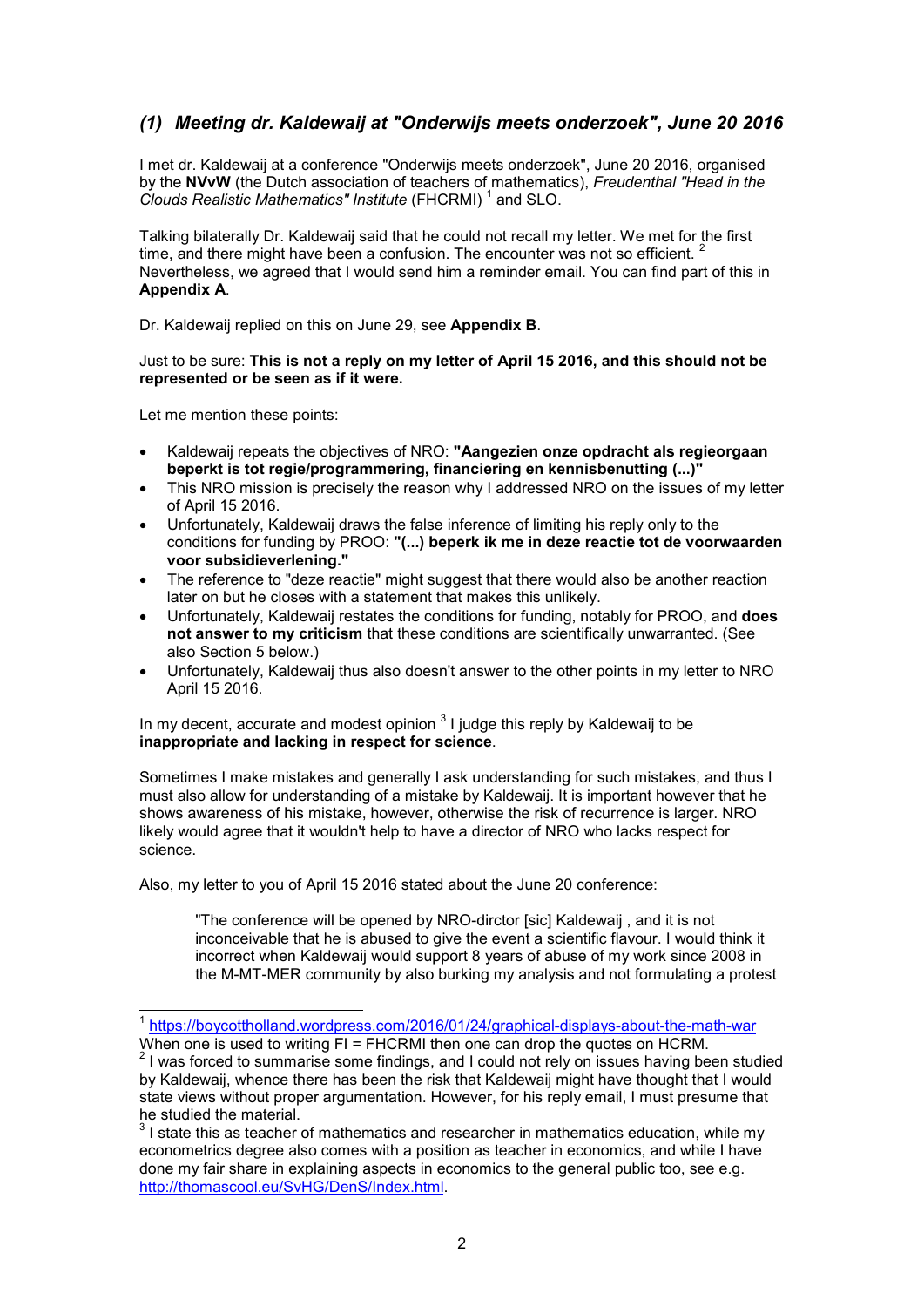about what is happening. Hopefully Kaldewaij will consider to study my analysis and check what he can transfer to the conference." (page 9 of the letter of April 15)

Well, this negative outcome is precisely what happened. Thus, I advise the supervisors of NRO to check what happened with my letter of April 15, and why Kaldewaij did not respond to it and wasn't even aware of it on June 20. There might be a simple explanation. It is more complex that Kaldewaij was reminded of the letter and replied with such error on June 29.

Let me first update the information and then return to this lack of respect.

This update might be somewhat complex, for it contains:

- difference between general education and the special position for mathematics education
- difference between research mathematics (RM) and mathematics education research (MER)
- difference between MER and mathematics education ideology (MEI): and the question how NRO deals with the "math wars"
- difference between java applets and computer algebra
- difference between Onderwijs2032 and "21<sup>st</sup> century skills" and computer algebra
- difference between (personal) examples and structural misstate
- difference between NRO and NVvW ("Onderwijs meets onderzoek").

## *(2) Update w.r.t. VOR, (research on) teacher education, KNAW and CPB, NVvW*

Updates for you would be these letters:

- http://thomascool.eu/Papers/Math/2016-05-09-Letter-to-VOR-and-Trainers-ofteachers.pdf
- http://thomascool.eu/Thomas/English/Science/Letters/2016-05-17-Letter-to-KNAW-and-CPB.pdf
- http://thomascool.eu/Thomas/English/Science/Letters/2016-05-25-Letter-to-KNAW-and-CPB-supplement.pdf
- Also in relation to the "Onderwijs meets onderzoek" event of June 20: http://thomascool.eu/Papers/Math/2016-06-28-Letter-to-NVVW-with-Red-Card.pdf

# *(3) Perhaps an eye-opener by pi, archi and tau, July 2016 – Part 1*

The following will discuss some qualifications and work by some persons. This is not ad hominem but concerns competence and professional standards. This evaluation required much time and attention of me, since it deals with persons. When I state that a person is not qualified for teaching or research then this might surprise but it should not be misjudged as an oversimplification, for, I looked at the qualification and work with time and care, and one only needs to check the evidence.

The following might open some eyes. If not, at least it is relevant for you to know about this too. http://thomascool.eu/Papers/AardigeGetallen/2016-07-04-Nav-JanHogendijk-en-DonQuichot.pdf In this issue, **Frits Beukers** is quoted.

### **(a) Relevant for NRO: A NRO project by Beukers & Doorman on DWO with applets**

- Relevant for NRO is that professor of mathematics **Frits Beukers** has no qualification for either teaching or research, while Beukers supervised a **NRO project,** https://www.nro.nl/kb/odb08008-digitale-wiskunde-omgeving-op-havo-en-vwoonderwijsbewijs (DWO). The text of the project is reproduced in **Appendix C**.
- Relevant for NRO is that Beukers is quoted my NewScientist.nl and Euclides on pi versus tau, which was **both** cause for me for finding this link to NRO, **and** useful to you as an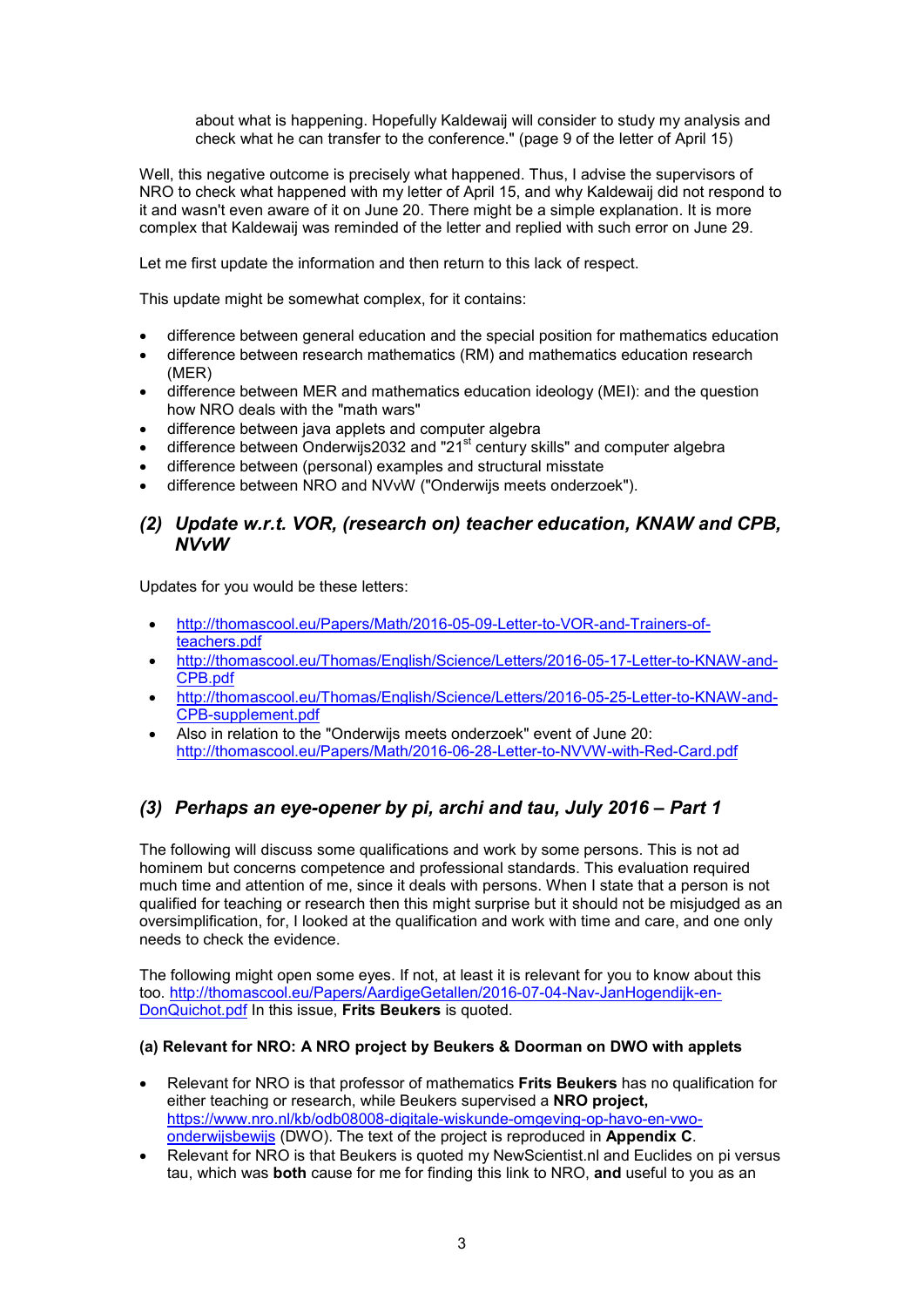eye-opening case that Beukers had no qualification for teaching or research. NRO might require me to look into the NRO project, but NRO should understand this this would require time and funding.

- Relevant for NRO is that this NRO project was executed by **Michiel Doorman**, who works at the *Freudenthal "Head in the Clouds Realistic Mathematics" Institute* (FHCRMI), while my letter to you of April 15 2016 requests you to stop funding "research" from FHCRMI. Doorman has no qualification for teaching or research either, but only a "thesis" and "PhD title" from the FHCRMI environment. Compare homeopaths promoting homeopaths or astrologers promoting astrologers.
- This project ran in **02/04/2009 tot 31/08/2012**, while I advised to a parliamentarian enquiry in **2008** and published "Elegance with Substance" in **2009**, see: http://thomascool.eu/Thomas/Nederlands/Wetenschap/Artikelen/2008-04-17- WiskundeOnderwijs.pdf and http://thomascool.eu/Papers/Math/Index.html
- It is likely that this DWO contained material that I identified as crooked "mathematics", see below. Part of the NRO funds were used to create applets, see **Appendix C**:

"Voor de uitvoering van de experimenten zijn de oefeningen van twee hoofdstukken (lineaire vergelijkingen, kwadratische vergelijkingen) uit de meest gangbare wiskundemethodes (Moderne Wiskunde, Getal & Ruimte) vertaald naar **Wisweb-applets** in de Digitale Wiskunde Omgeving (DWO)."

- (a) See below for my early warning on the software jungle and preference for computer algebra, as better than the inflexibility of applets.
- (b) See "*Elegance with Substance*" (EWS) (2009, 2015) and "*Conquest of the Plane*" (COTP) (2011) for linear equations.
- (c) See for quadratic functions (and equations): http://www.wiskundebrief.nl/738.htm#5 This was developed in 2016 but let me mention that this could have been found by an empirical researcher who had a project running on this topic for three years in 2009- 2012 and who had EWS and COTP available

## **(b) Relevant for NRO: An eye-opener about Beukers's lack of qualification**

Let me review this document on tau-archi-tau and Don Quixote (it has 21 pages in Dutch).

The June 2016 edition of Euclides, **journal of the NVvW**, issue 91-7 page 7, referred to a discussion about the use of mathematical constant pi ( $\pi$  = 3.14...) versus tau ( $\tau$  = 2  $\pi$  = 6.28...).

- The editors of Euclides reported from an earlier discussion in NewScientist.nl of March 14 2016. http://www.newscientist.nl/nieuws/opstand-tegen-%CF%80
- The latter appears to be a recycle of an article from March 5 2011: http://www.georgevanhal.nl/artikelen/opstand-tegen-%CF%80
- My consideration since 2008 is that τ looks too much like *r,* the common symbol for the radius, whence this will give horrible math exams, especially in the handwriting of pupils. My own suggestion since 2008 is to use **archi** (Θ = 2 π = 6.28...). https://boycottholland.wordpress.com/2012/02/18/mathematical-constant-archimedes Legacy from 2008: http://thomascool.eu/Papers/Math/TrigRerigged.pdf
- Empirical research should show what works best, and this might also be another sign.
- The editors of Euclides know about my view on pi versus archi versus tau, but they do not mention this. This is burking. In 2010 they also allowed a reference to Don Quixote, which is misrepresentation, verbal abuse and slander: http://thomascool.eu/Papers/Math/2010- 12-Euclides-86-3-p130-131-a.jpg
- It appears that NVvW is a seriously sick association. See in Dutch http://thomascool.eu/Papers/AardigeGetallen/2016-03-11-NVVW-is-een-ernstig-ziekevereniging.pdf and part in English http://thomascool.eu/Papers/Math/2016-06-28-Letterto-NVVW-with-Red-Card.pdf.

The NewScientist.nl quotes **Frits Beukers,** and the editors of Euclides restate his quote without the comment that Beukers has no qualification for teaching or research.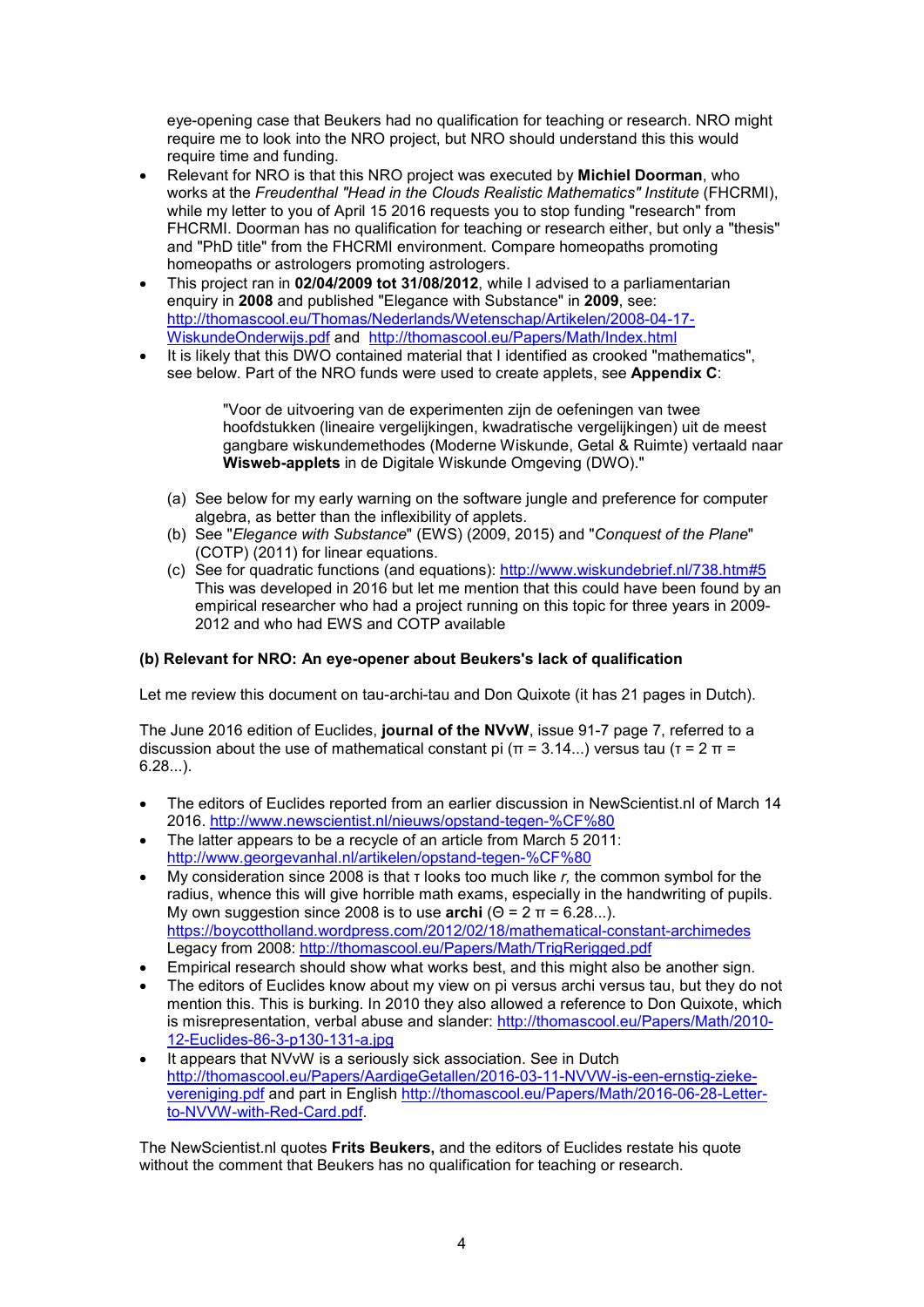However, the combination of *Frits Beukers* and *education research* should ring alarm bells.

- Professor of mathematics **Frits Beukers** has been supervising a **NRO project**, in 2009- 2012 (with an edit in 2015), see above, while he is not qualified for research in education.
	- Beukers is quoted in above articles on pi versus tau in 2011 with repeat in 2016 (did they check that he still had the same opinion ?), that this discussion is *silly* (onnozel).
		- He is right that it doesn't matter for mathematicians.
		- However, it does matter for education in mathematics how we introduce students (pupils) to the notions about the circle, when they must master these concepts for the first time.
		- What is the best approach must be determined in education research. For this, Beukers has no qualification.
	- Thus Frits Beukers doesn't understand the educational angle on pi versus archi versus tau, and he sabotages a discussion by barging in onto a subject that he has no training for. He has no qualification for teaching at that level and neither for research in education at that level.
	- Beukers is chairman of the PWN-education committee, but he must be representing the universities, since he has no training on primary or secondary education: http://www.platformwiskunde.nl/onderwijs.htm
		- Please observe that PWN has presented a misleading report to the minister of education: http://thomascool.eu/Papers/AardigeGetallen/2016-03-22-Ministerkrijgt-een-misleidend-Deltaplan-Wiskunde.pdf
		- This PWN-education committee has also **Kees Hoogland**. Kees Hoogland has neither accepted the failure of RME and in 2016 abuses the biography by **John Allen Paulos** for purposes of RME, and I haven't seen criticism by Beukers: https://boycottholland.wordpress.com/2016/03/26/abuse-of-john-allen-paulos

### **(c) Relevant for NRO: The difference between research mathematics and mathematics education research**

Let me provide some amateur comments to provide context. My proposal is that there will be a parliamentarian enquiry that will look at these points more closely.

- Amateur history: In the 1920s teachers in mathematics observed that they would not continue in *mathematics research* but specialise in *teaching.* The NVvW separated from mathematics society KWG in 1925 to become an independent association with its separate journal Euclides. Eventually, some professors developed an interest in supporting those students and prospective teachers, and started looking into what they would be teaching. Eventually this developed also into university sections for teacher training. Nowadays there would be standards on mathematics education and its research. Many mathematics professors like Frits Beukers don't understand this.
- Amateur psychology: Perhaps the Dutch word "hoogleraar" = "high teacher", is confusing, as it suggests a generalisation to a higher degree of competence while it actually is a specialisation to the academia. Frits Beukers' wife does remedial teaching. We can welcome this mutual interest, but interest is not the same as qualification. This combination happens more often. **Hans Freudenthal** had a wife involved in Jena-plan schools. One can imagine the mutual interest. However, interest is not the same as qualification.

### **(d) Relevant for NRO: NRO project execution by Michiel Doorman**

Said **NRO project** has been executed by **Michiel Doorman** at *Freudenthal "Head in the Clouds Realistic Mathematics" Institute* (FHCRMI). However, as I informed you in my letter of April 15 2016, Freudenthal Institute is a bastion of *ideologues* on **"realistic mathematics education" (RME)** and should not be at a university.

• In 2015-2016 Doorman is **member of the board of NVvW**, as said a seriously sick association: http://thomascool.eu/Papers/Math/2016-06-28-Letter-to-NVVW-with-Red-Card.pdf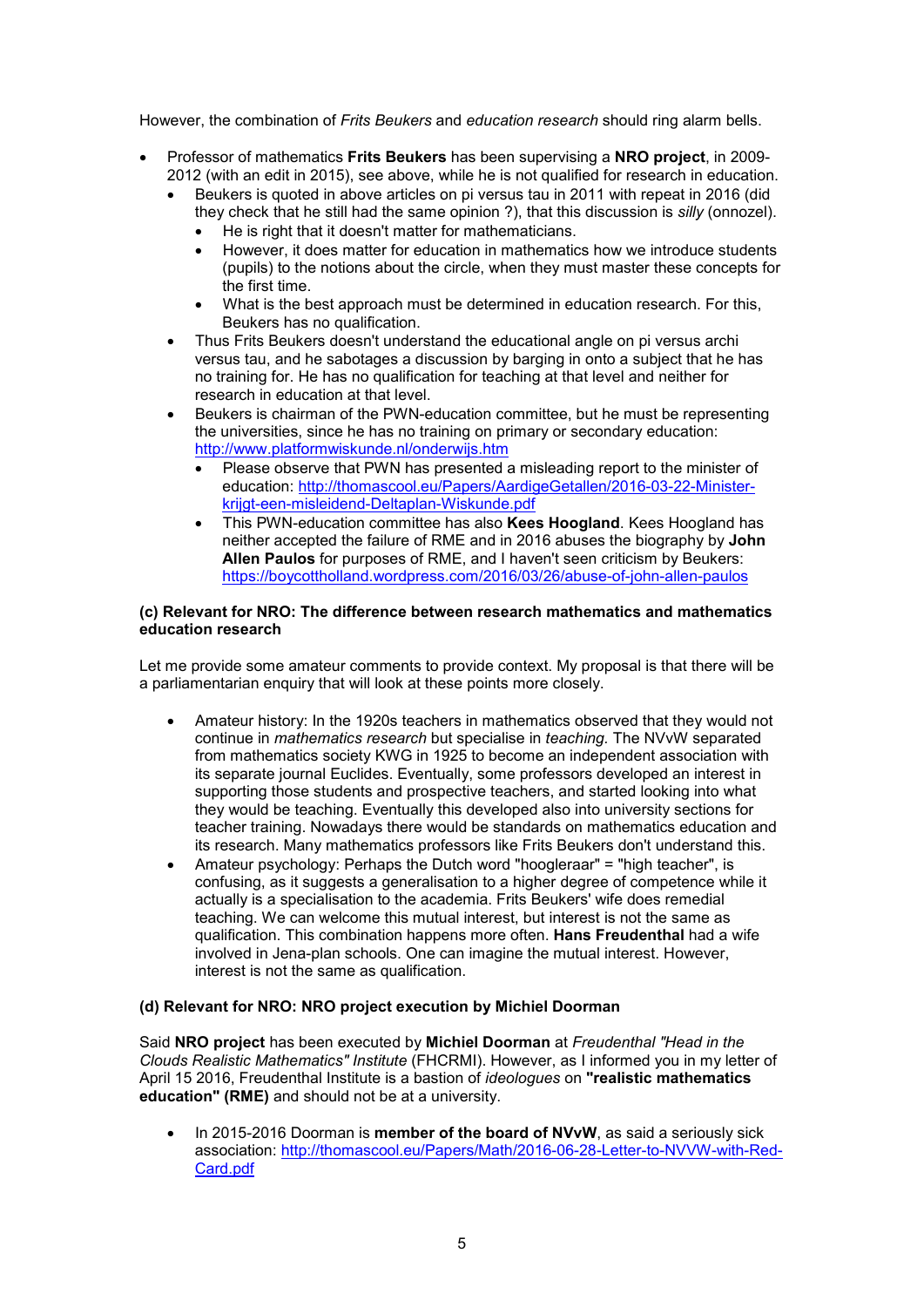In the discussion below I must conclude that Doorman has the RME ideological bend and is no proper researcher. This takes a bit more space below. This discussion servers two purposes. For NRO it is an example of FHCRMI. For the 2016 annual meeting of NVvW it provides perspective on the functioning of the NVvW board.

## *(4) Qualifications and work by NRO-"researcher" Michiel Doorman*

The discovery of the NRO-project caused me to look a bit deeper into the qualifications and work by NRO-"researcher" Michiel Doorman.

Every step of digging deeper generated another problematic issue. This created so much material that this letter to you would have become too long, and hence I reported on this yesterday on my weblog.

https://boycottholland.wordpress.com/2016/07/11/pierre-van-hiele-and-michiel-doormandoorman-misleads-indonesia-too

The following is a limited summary of that weblog text.

Google shows a "keynote speaker presentation" of Doorman for **Yogyakarta** in 2016: http://seminar.uny.ac.id/icriems Below picture is reproduced from http://seminar.uny.ac.id/icriems/sites/seminar.uny.ac.id.icriems/files/DSC\_5548.JPG

There is a "proceeding" text of two pages that is short enough to quote in **Appendix D**. The presentation sheets are not subtler, though perhaps the spoken text was, but that would be unlikely given the text and sheets.

### **(A) Doorman promotes RME while it has failed.**

(1) Doorman (in **Appendix D**) quotes mostly RME-"researchers" and considers a question of TIMMS 2003 with an international score of 38% and a Dutch score of 74% and claims, misleadingly:

"This cannot fully attributed to the implementation of RME, but it strengths the feeling that this approach contributes to the quality of mathematics education."

- (2) However, consider the **KNAW 2009 report on arithmetic education** https://www.knaw.nl/nl/actueel/publicaties/rekenonderwijs-op-de-basisschool This concluded that there is no convincing evidence that there was a difference in results between RME and traditonal math ed (TME). Scientists would have concluded that FHCRMI should not be at a university, but the KNAW committee was headed by mathematician Jan Karel Lenstra who is no scientist but mathematician without qualification for teaching or research, and the KNAW committee failed to draw the proper scientific inference (and rather resorted to the "polder model").
- (3) Then consider my criticism of KNAW in 2014 and supplement in 2015: http://www.wiskundebrief.nl/721.htm#5 and above letter 2016 to KNAW and CPB.
- (4) See also why other critics of KNAW fail to draw the proper conclusion: http://thomascool.eu/Papers/Math/2015-09-15-Breach-by-Jan-van-de-Craats-and-Ben-Wilbrink-wrt-scientific-integrity.html

Doorman's 2016 text is *unrepentingly supportive of RME* while the evidence shows that it is a failure, and while there also is a sound scientific explanation why it is a failure: namely a confusion of *processes of learning* with *applied mathematics*.

- Learning goes *from concrete to abstract* and *from vague to precise*. https://boycottholland.wordpress.com/2015/09/03/pierre-van-hiele-and-stellan-ohlsson
- See here on the confusion by Hans Freudenthal on applied mathematics: http://thomascool.eu/Papers/COTP/Index.html (2011, Ch. 15.2 Didactics, p 201) http://thomascool.eu/Papers/NiceNumbers/Index.html (2015, p 101)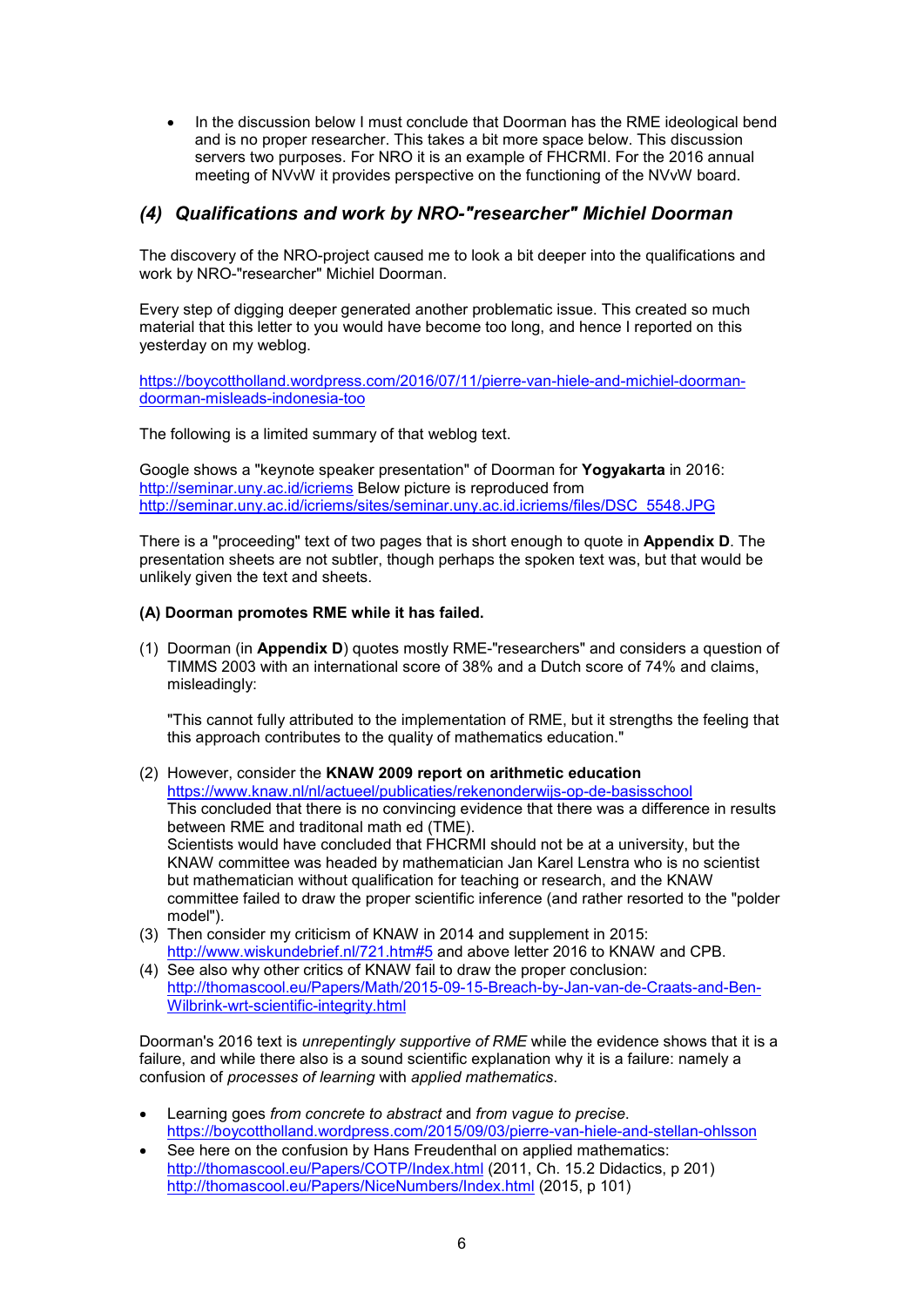RME is barking up the wrong tree when the true problem is the difference between "mathematics" (created by abstract thinking mathematicians) versus mathematics (developed by empirical research into what students can understand), see the paradigm shift http://thomascool.eu/Papers/Math/2016-05-09-Letter-to-VOR-and-Trainers-ofteachers.pdf

### **(B) Doorman refers to (intellectually stealing) Freudenthal instead of (victim) Van Hiele**

Subsequently, in the presentation sheets 44-49 (if I have this correctly), http://seminar.uny.ac.id/icriems/sites/seminar.uny.ac.id.icriems/files/M%20Doorman.pptx Doorman refers to mathematics professor Hans Freudenthal as the originator of the notion of "anti-didactic inversion", while the notion and actual *empirical theory and evidence* was given by mathematics teacher Pierre van Hiele in his thesis in 1957. What happened is that Freudenthal intellectually appropriated the idea without proper reference. Doorman repeats that misrepresentation. The big problem w.r.t. Doorman is that I alerted him to this in December 2015, and that his reply to this dodged the question. When Doorman would have corrected properly then I would have regarded this particular issue as settled, but he made the issue worse by not looking into this properly. See page 8:

http://thomascool.eu/Papers/AardigeGetallen/2016-03-11-NVVW-is-een-ernstig-ziekevereniging.pdf

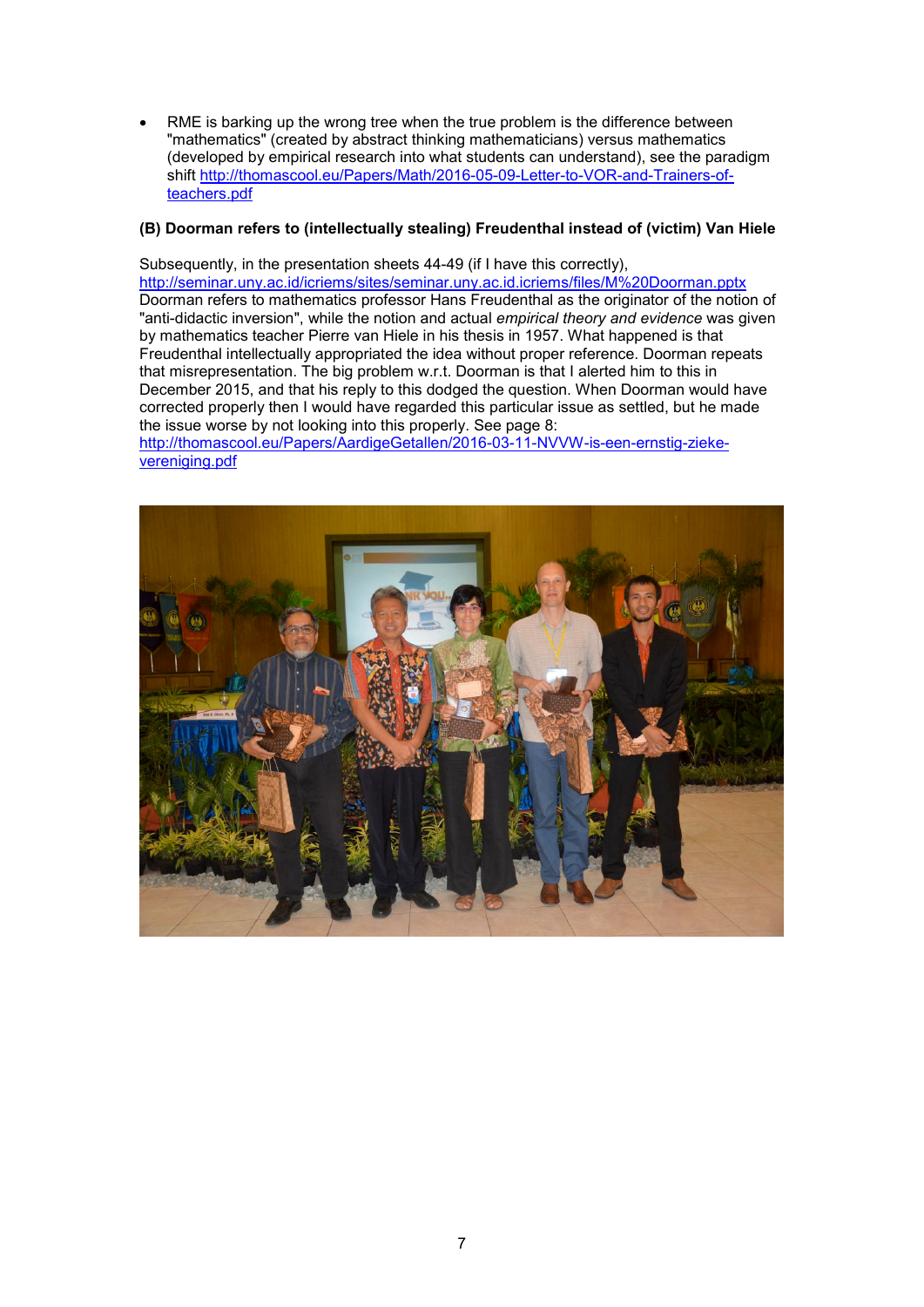# *(5) Perhaps an eye-opener by pi, archi and tau, July 2016 – Part 2*

In the above I first looked at the qualifications of **Frits Beukers** and subsequently looked at the qualifications of **Michiel Doorman.** Apparently NRO thought that these qualifications were sound, but the effect for NRO Project ODB08008 is *garbage in, garbage out.*

### **(a) A general situation**

In the **NRO project** with **Frits Beukers** and **Michiel Doorman** we see the same cocktail that has been wreaking havoc in mathematics education and its research, the combination of:

- *abstract thinking mathematicians* and
- *ideology on education.*

### **(b) Special circumstances w.r.t. beta sciences and computers**

There are some circumstances that "cement" the cocktail (or make it addictive), namely concerning the sciences and ICT.

- Please observe that the sciences (physics, biology, ...) are easy victims of RME. The sciences provide so-called "contexts", and few researchers in science education really look into (or care about) mathematics education research. One would expect that the sciences would kick out the ideologues of RME because they don't follow the methodology of science, but when the sciences don't look into what the ideologues are doing then this explains the morass.
- Robbert Dijkgraaf (physicist) as president KNAW apparently was involved in setting up the KNAW 2009 committee, but the network of Alexander Rinnooy Kan (operations research) generated chairman Jan Karel Lenstra (operations research) who has no qualification for teaching or empirical research (he does his "operations research" in mathematical manner).
- The NRO project is about "a digital mathematics space" (DWO). The DWO at Freudenthal "Head in the Clouds Realistic Mathematics" Institute (FHCRMI) consists mostly of Java applets. These constrain the students to the particular mold created by the designer. Sometimes this might work, as you better not mix your salad by using your bicycle. For mathematics this constraining however is unwise, and it is wiser to adopt a system of **computer algebra**, though use this wisely, see

#### https://boycottholland.wordpress.com/2015/12/08/computer-algebra-is-a-revolution-but-21st-century-skills-q.

PM. At Freudenthal "Head in the Clouds Realistic Mathematics" Institute (FHCRMI) **Paul Drijvers** is known to have looked at computer algebra. It leads too far here to look into this failure. Drijvers has been appointed to "professor" at FHCRMI but see my protest that he shouldn't have been appointed at a university.

### **(c) Conclusion on how the NRO project highlights key points for understanding**

This issue of the NRO project with Beukers and Doorman highlights these points:

- (i) NRO gives subsidies and "status" to so-called "researchers" who are no proper researchers, and are not qualified for education or education research.
- (ii) NRO has a crooked rule on PROO funds **that impedes my fine research** (like on archi: first design and re-engineering before doing any testing). This impediment is: (a) not only in the research itself
	- (b) but also for the use of funds for open access peer reviewed journals
	- (c) and the possibility to attract other researchers to the paradigm shift
	- (d) and also in reputation, that I cannot refer to NRO-funded research and such publications and potentially find employment at university,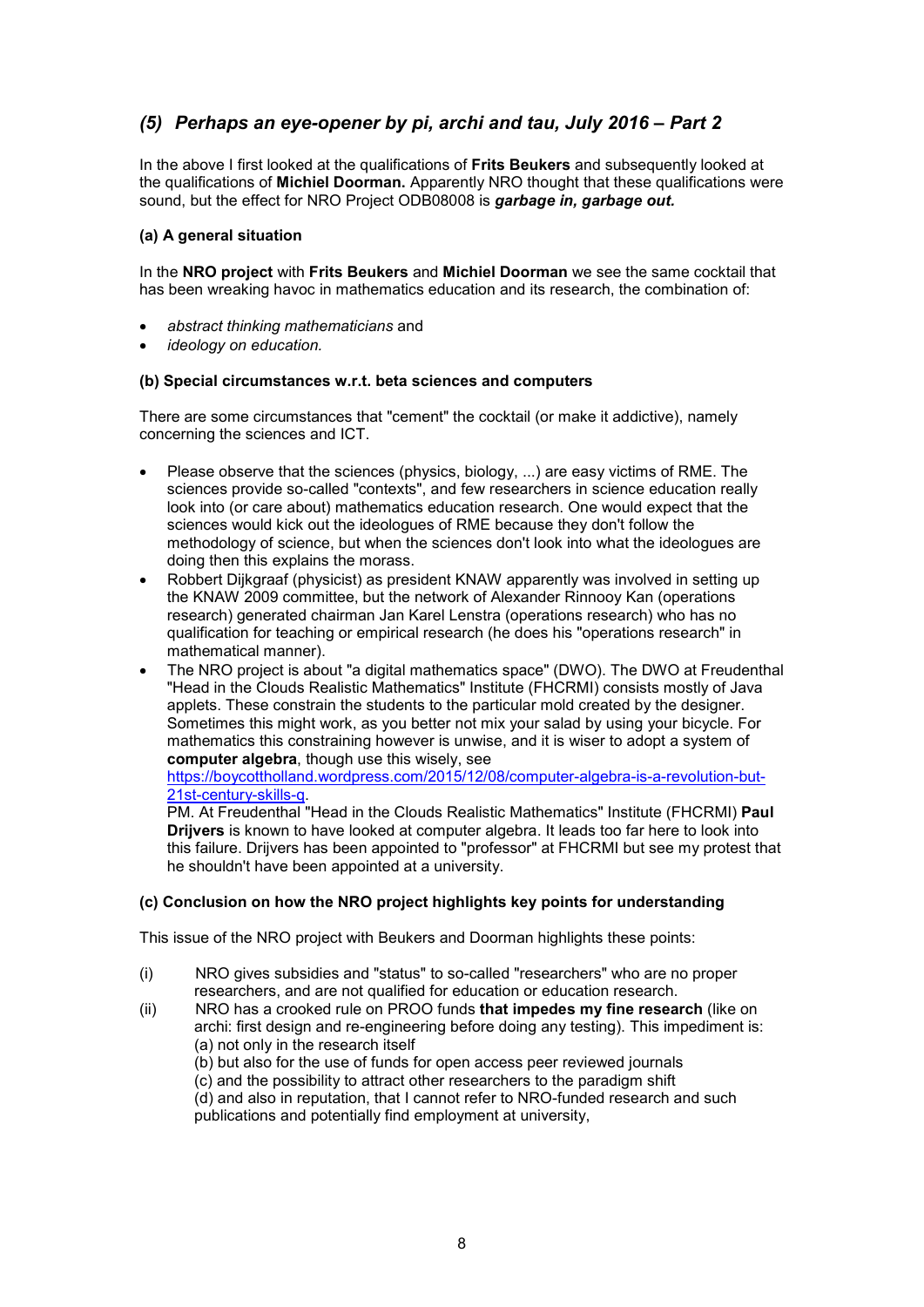(e) and also in reputation how people treat my questions and findings (burking, Don Quixote, use inconsiderate arguments to send me off to go jump into the lake). <sup>4</sup>

- (iii) Why does NRO **assume ex cathedra and without theory and evidence**, that a teacher of mathematics (with also a background in methods, as an econometrician) cannot do fundamental research ? Doesn't there exist the fine example of mathematics teacher Pierre van Hiele (1909-2010) who did similar fine work ?
- (iv) Why does NRO assume that mathematics education research is "normal and decent science" while the evidence is that there are these math wars ? (Remember from my letter of April 15: "In 2007-2009, in the heyday of the math war between RME and TME, Kaldewaij was Head of secundary education at the Inspectorate." Nowadays, that math war has gone underground.
- (v) Isn't NRO aware of the special position in the education of all other subjects for mathematics education (learning how to deal with patterns, models and abstractions, and developing a psychological self-image of confidence and competence on this) ?
- (vi) What are **teachers** to think about such "researchers" (Beukers and Doorman) and their "results" ? Will teachers at the annual convention of NVvW vote for such "researchers' to become members of the board ? NRO is not responsible for what other people infer, but NRO is responsible for giving subsidy to "researchers".
- (vii) What are **journalists** to think about above combination ? Will journalists quote such "researchers" more easily ? NRO is not responsible for what other people infer, but NRO is responsible for giving subsidy to "researchers".
- (viii) Perhaps NRO has the attitude "we do what we like about interpreting our mission, and it is up to other people to think whatever they think", but please answer these questions so that outsiders know what you really think and do instead of the beautiful advertisment about your "mission" about "research in education".

# *(6) Syllogism on pain*

Let me return to "tears in the classroom" on page 2 of my letter to you of April 15 2016.

### **(A) There is the following syllogism on education:**

Some cases of "mathematics" (instead of mathematics) cause verbal abuse. Some cases of verbal abuse hurt as much as sexual abuse. --- Ergo

Some cases of "mathematics" (instead of mathematics) hurt as much as sexual abuse.

The latter would be logically correct, but the latter intersection might also be empty, since there is no explicit report about this particular combination. This however only concerns the *extent* of the pain and assault on self-image. It already has been established that there is pain involved.

 4 An example is in **Appendix E**. Given this present discussion w.r.t. Onderwijs2032 and ICT, I thought it a good idea to enquire at **Kennisnet.nl** whether I could talk with some of the people there about the ICT infrastructure on mathematics education – while mathematics education is relevant for all subjects in education. However, they presume that it is not useful to speak with me: "Kennisnet heeft uiteindelijk maar beperkte capaciteit, waardoor we onze activiteiten moeten richten op vraagstukken die breed leven. Het feit dat in de vele gesprekken die wij met onderwijs en marktpartijen hebben, geen specifieke knelpunten m.b.t. ict-ondersteuning en wiskunde worden genoemd, betekent dan ook dat wij hier vooralsnog geen aandacht aan kunnen geven." Observe that the reference to "specifiek" is distractive, since their mission statement is also: "Het geven van strategisch advies". Indeed, given the attitude of FHCRMI w.r.t. RME, DWO and RME and "21<sup>st</sup> century skills" it may be likely that people who Kennisnet.nl speaks with haven't heard much about computer algebra since 1990. There is ample reason to change this. If Kennisnet.nl claims to be the expert on ICT infrastructure, it would be relevant to speak with them on this. Kennislink.nl catalogues my enquiry also as an "incident" but my context remains the advice for a parliamentarian enquiry. http://www.ipetitions.com/petition/tk-onderzoek-wiskundeonderwijs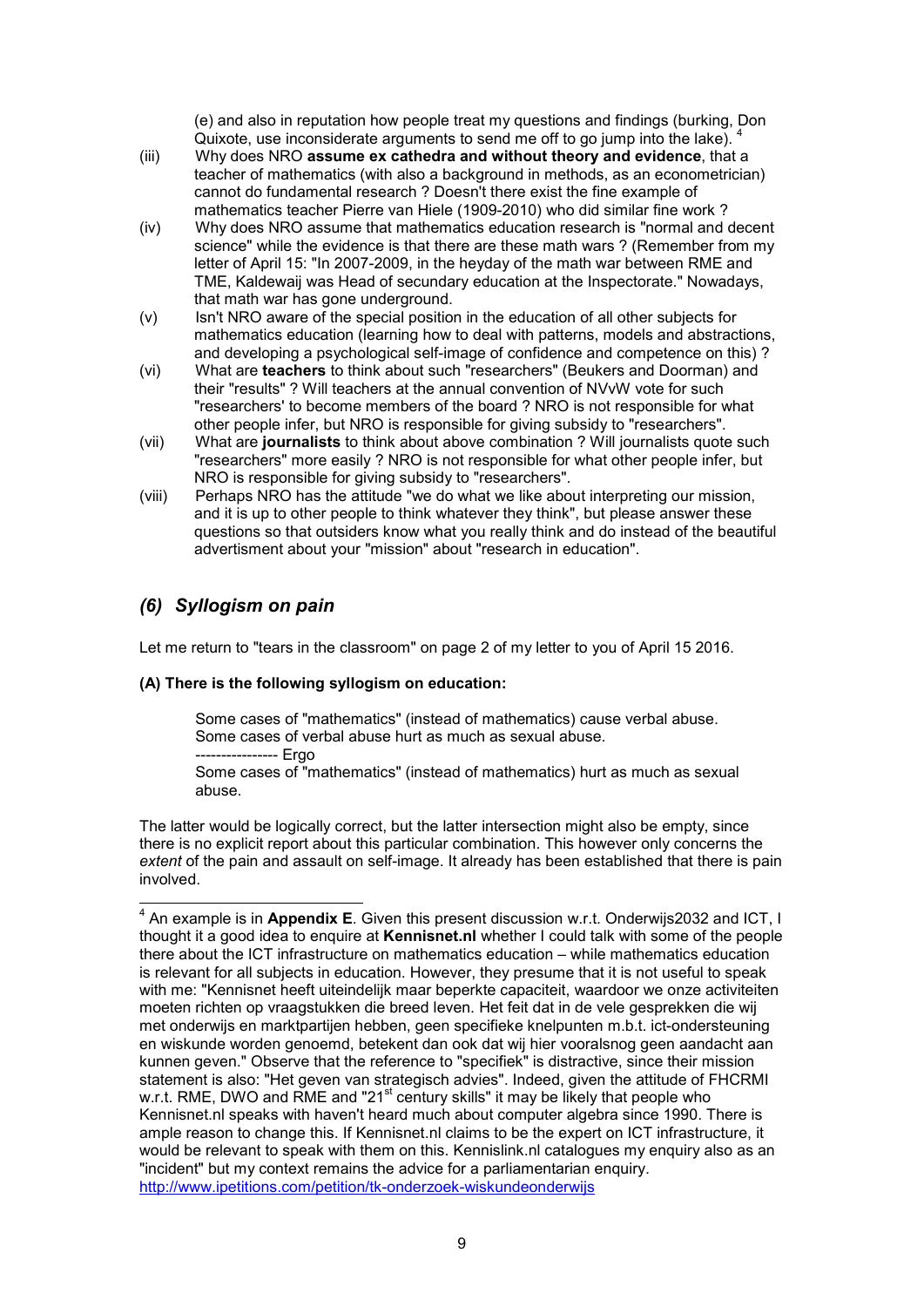A future society will wonder how current society allowed this situation of pain and torture to continue. My suggestion to NRO is to look at this issue with priority.

#### **(B) Parallel with Catholic Church abuse scandal**

There was the scandal in the Catholic Church with priests and monks in boarding houses, sexually abusing children entrusted to their care.

"The statement, read out by Archbishop Silvano Tomasi, the Vatican's permanent observer to the UN, defended its record by claiming that "available research" showed that only 1.5%-5% of Catholic clergy were involved in child sex abuse." Guardian 2009, https://www.theguardian.com/world/2009/sep/28/sex-abuse-religion-vatican, also https://en.wikipedia.org/wiki/Roman\_Catholic\_sex\_abuse\_cases\_by\_country

As far as I understand, it wasn't an issue of sadism, that these abusers derived enjoyment from the pain by their victims. When we draw a parallel with mathematics education, then it is not an issue of sadism.

The main issue is the egotism and betrayal, of putting one's own needs above those of the children entrusted to one's care.

The parallel for mathematics education is that teachers of mathematics, trained for abstraction, put their preferred way of doing mathematics education (realistic or traditional) egotistically above the needs of the children entrusted to their care. Instead of doing so, the first thing to do would be to determine empirically what works best.

The parallel is also that I reported this misstate in 2008 to the board of NVvW, the Dutch association of teachers of mathematics, and that this board, instead of being alarmed, allowed the misstate to continue. See the collected responses to EWS: http://thomascool.eu/Papers/Math/2009-10-15-Reacties.pdf Instead, the board of NVvW allowed people to misrepresent my work and slander about my person, still up into 2016. http://thomascool.eu/Papers/Math/2016-06-28-Letter-to-NVVW-with-Red-Card.pdf

#### **(C) The data that support above syllogism**

Lyons & Beilock (2012) reported on

"When Math Hurts: Math Anxiety Predicts Pain Network Activation in Anticipation of Doing Math", with this key statement from the abstract: "Our data suggest that pain network activation underlies the intuition that simply anticipating a dreaded event can feel painful." http://journals.plos.org/plosone/article?id=10.1371/journal.pone.0048076

PM. The Dutch NewScientist.nl reported on the pain study here: http://www.newscientist.nl/nieuws/wiskundevrees-is-pijnlijk

My point is that we should not speak about "math anxiety":

- This doesn't quite concern mathematics but so-called "mathematics".
- What is in the programme has a lot of crookedness, and students are right that they should have misgivings. http://thomascool.eu/Papers/Math/2016-05-09-Letter-to-VORand-Trainers-of-teachers.pdf
- A better term is " "mathematics"-anxiety " or "torturing students".

Fiori (1999) "Math-Abused Students: Are We Prepared to Teach Them?", Mathematics Teacher, v92 n5 p403-06 May, has this abstract: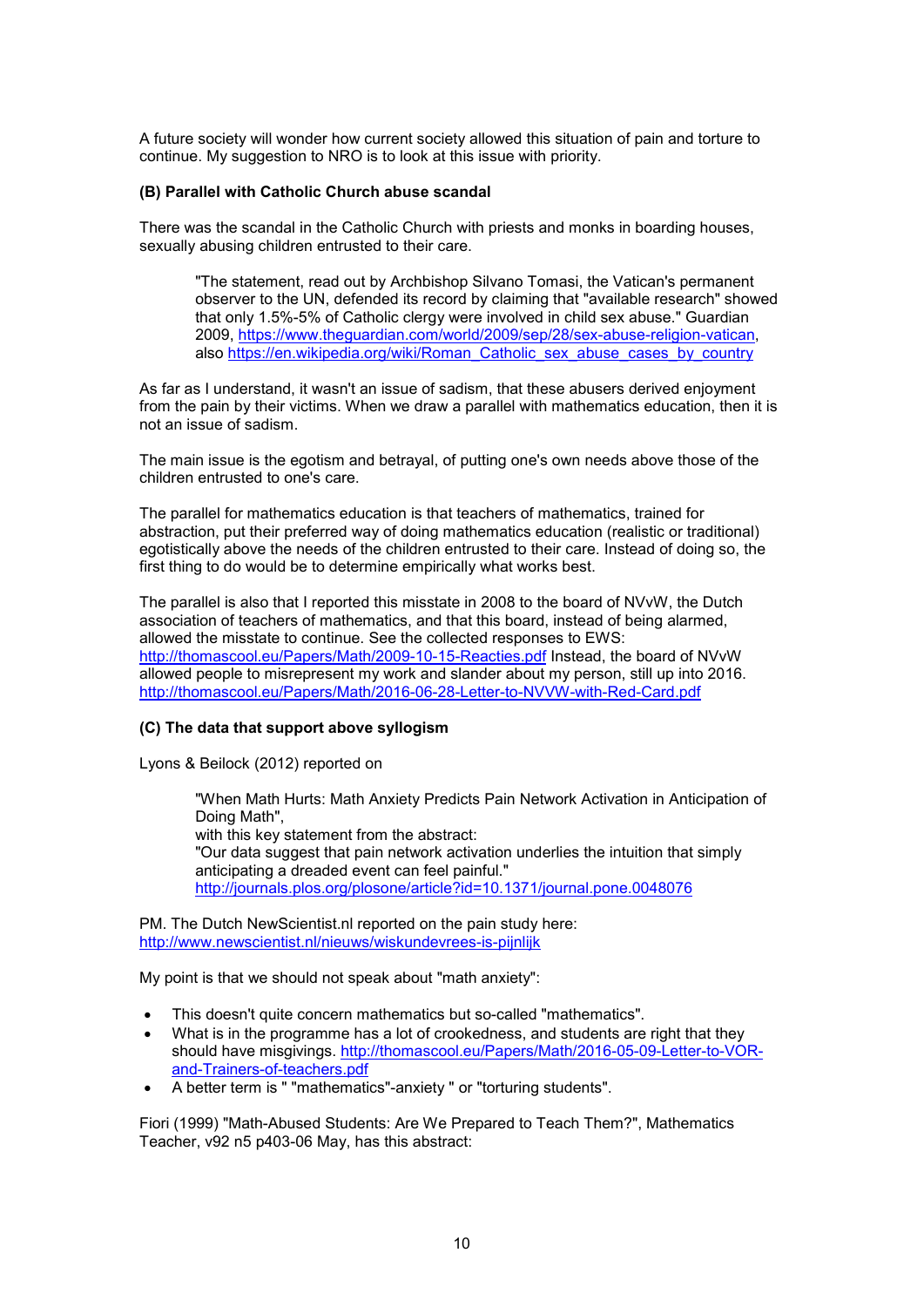"Discusses students whose mathematics anxiety resulted from past abuse, verbal or physical, by a teacher or parent while doing mathematics. Presents two examples of math abuse, the resulting math anxiety, and how the issues were addressed." http://eric.ed.gov/?id=EJ590287 and https://www.jstor.org/stable/27971020?seq=1#page\_scan\_tab\_contents

With the march of psychology into education ("don't target the person but mention what is problematic in behaviour"), we may presume that verbal abuse has been reduced, but:

- see the paradigm shift that many problems derive from "mathematics" instead of mathematics (e.g. the pi – archi - tau case): http://thomascool.eu/Papers/Math/2016-05- 09-Letter-to-VOR-and-Trainers-of-teachers.pdf
- there is still much to improve about the attitude "Okay, you might not understand mathematics but at least learn how to solve the sums".

In 2007 there was this report on a finding by Martin Teicher: "Verbal beatings hurt as much as sexual abuse", http://news.harvard.edu/gazette/story/2007/04/verbal-beatings-hurt-as-muchas-sexual-abuse

# *(7) Conclusion*

NRO should not suppose that I am employed at NRO and that I would report my findings and criticism in the manner that fully fits the NRO mindset. When judging funding proposals, perhaps NRO has the task to force every submission into its fold, but, my approach is that of a scientist and not of a funds allocator, and this letter is science in general, and NRO has to respond to it in scientific manner.

Thus, I expect from NRO a reply to my April 15 letter and this letter of July 12 that absorbs the new information provided there. Let NRO clarify how this new information affects what Kaldewaij states: "**onze opdracht als regieorgaan beperkt is tot regie/programmering, financiering en kennisbenutting"**. For example, stop funding "research" from FHCRMI. Stop relying on "experts" who are no researchers but ideologues. Distribute copies of "Elegance with Substance" to teachers and researchers so that they can start thinking about the paradigm shift too. Schedule research into the direction of "Neoclassical Mathematics Education" (NME). Write to the minister of education that there should be a Simon Stevin Institute, and that the current structure of NRO is inadequate.

Since I am proposing a paradigm shift in mathematics education and its research, I am quite understanding for readers who have not absorbed this shift yet, and who still must embark upon a study to do so. This might be problematic for director Kaldewaij with his background as teacher of Dutch and development into linguistics and education in general, thus, without this understanding about the general role for mathematics since he thinks about "mathematics". The key point remains: do not dodge the questions but deal with them.

I kindly request PROO-secretary De Haas to forward this letter to the PROO council members of whom I haven't found an email address on the internet.

I will include this letter on my website.

Sincerely yours,

Thomas Cool / Thomas Colignatus Econometrician (Groningen 1982) and teacher of mathematics (Leiden 2008) Scheveningen http://thomascool.eu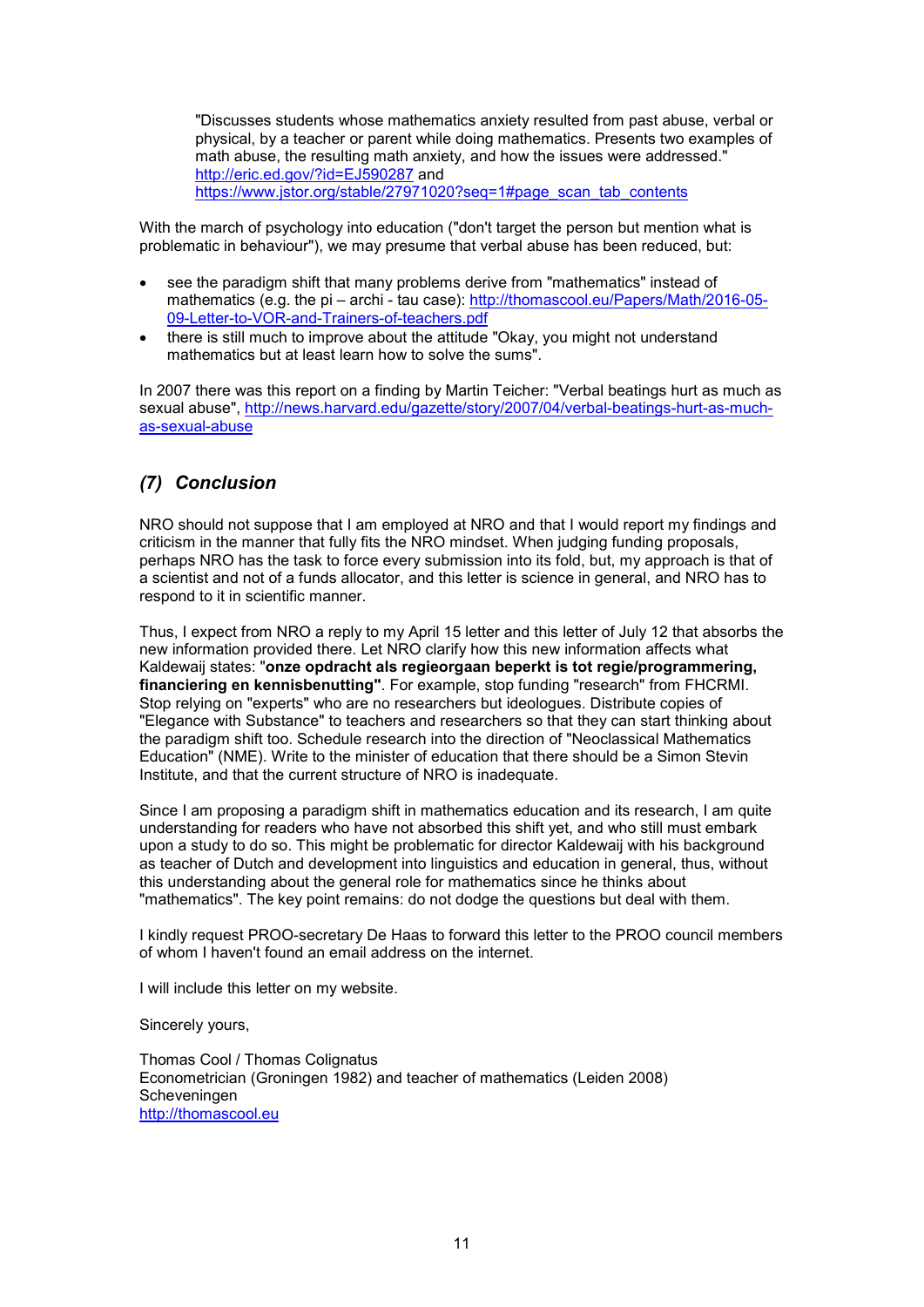# *Appendix A. Reminder email by TC to Kaldewaij*

Date: Tue, 21 Jun 2016 To: kaldewaij at nwo.nl From: Thomas Cool / Thomas Colignatus Subject: N.a.v. "onderwijs meets onderzoek" Fundamenteel onderzoek (PROO) en onderzoek aan onderwijs in wiskunde  $Cc:$   $(...)$ 

Geachte dr. Kaldewaij,

Wij spraken elkander kort gisteren op "onderwijs meets onderzoek".

Onder (1) hieronder is mijn aanbiedingsemail aan NRO van 15 april. De brief staat hier:

http://thomascool.eu/Papers/Math/2016-04-15-Letter-to-NRO.pdf

U kon u deze brief niet herinneren maar we hebben pas gisteren kennisgemaakt, dus wellicht is er een verwarring. Het aanbiedingsemail spreekt over "gelieve kennis te nemen" maar ik verwacht een antwoord, zoals t.a.v. de mogelijkheid als leraar wiskunde tot het indienen van voorstellen tot fundamenteel onderzoek, ook al sta ik nu niet voor de klas en ben ik niet gepromoveerd.

(...)

# *Appendix B. Answer by Kaldewaij to the reminder email*

In the following message, the emphasis is mine.

From: "Kaldewaij, J. [Jelle]" j.kaldewaij at nwo.nl To: "'Thomas Cool / Thomas Colignatus'" Subject: RE: N.a.v. "onderwijs meets onderzoek" Fundamenteel onderzoek (PROO) en onderzoek aan onderwijs in wiskunde Date: Wed, 29 Jun 2016

Geachte heer Cool,

In uw e-mail en in de verwijzingen die u daarin hebt opgenomen stelt u zeer veel zaken aan de orde **met in meer of mindere mate een mogelijke** betrokkenheid van het NRO. **Aangezien onze opdracht als regieorgaan beperkt is tot regie/programmering, financiering en kennisbenutting, beperk ik me in deze reactie** tot de voorwaarden voor subsidieverlening.

Ten aanzien van de subsidieverlening zijn er specifieke voorwaarden gesteld aan indieners en de inhoud van het onderzoek. Zoals u terecht stelt hoort hier over het algemeen de inbreng van onderzoekers uit universiteiten of andere onderzoeksinstituten bij, zeker waar het fundamenteel onderzoek betreft. Voor praktijkgericht onderzoek hebben we in een enkele ronde de mogelijkheid geopend voor netwerken van docenten in te dienen. Wilt u kans maken om via ons subsidie te verwerven, dan is het noodzakelijk om aan dergelijke criteria te voldoen. Hiernaast bestaat nog het Leraren Ontwikkel Fonds (LOF) van de Onderwijscoöperatie voor het indienen van ontwikkel- en onderzoeksvoorstellen; daarvoor geldt evenwel de noodzaak om als docent werkzaam te zijn.

Op dit moment zien we geen andere mogelijkheden om uw deelname aan onderwijsonderzoek te bevorderen. Daarmee lijkt ons een afspraak waarin u het kernprobleem ten aanzien van onderwijs in wiskunde toelicht, niet zinvol.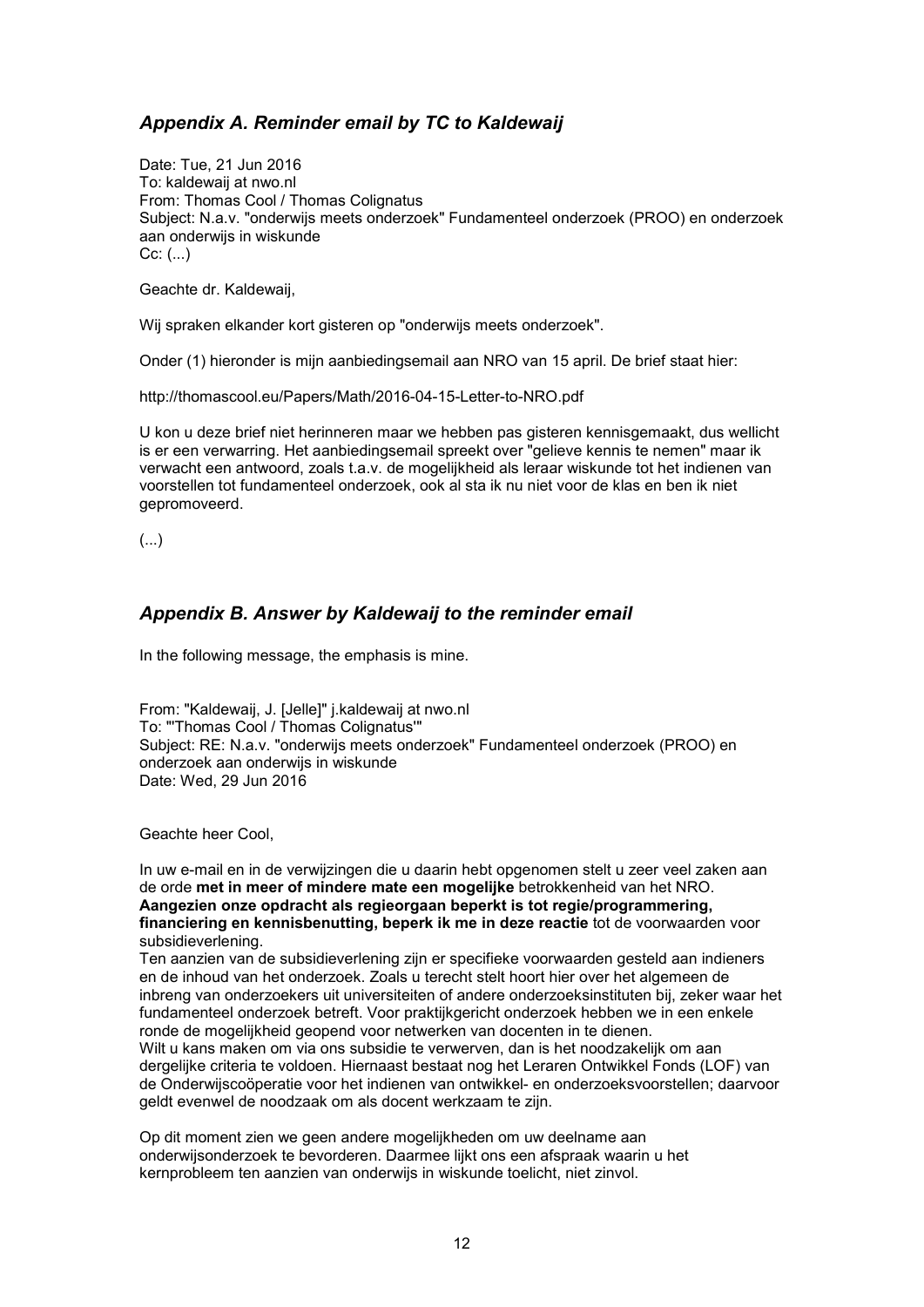Ik wens u succes met het vervolg van uw activiteiten.

Met vriendelijke groet,

Jelle Kaldewaij

dr Jelle Kaldewaij | Directeur | Nationaal Regieorgaan Onderwijsonderzoek | Postadres: Postbus 93461, 2509 AL Den Haag | Bezoekadres: Laan van Nieuw Oost Indië 300, 2593 CE Den Haag | j.kaldewaij [@] nwo.nl | www.nro.nl | Tel: 070 344 0738

## *Appendix C. NRO-project ODB08008: Digitale Wiskunde Omgeving op HAVO en VWO – OnderwijsBewijs*

https://www.nro.nl/kb/odb08008-digitale-wiskunde-omgeving-op-havo-en-vwoonderwijsbewijs/

QUOTE

### **Digitale Wiskunde Omgeving op HAVO en VWO – OnderwijsBewijs**

| NWO-projectnummer: ODB08008 |                                                     |
|-----------------------------|-----------------------------------------------------|
|                             | Titel onderzoeksproject: Efficiënt wiskunde oefenen |
| Looptijd:                   | 02/04/2009 tot 31/08/2012                           |
| Status:                     | Afgerond                                            |
| Laatste bewerking:          | 06/10/2015                                          |

Leerlingen die algebraïsche vaardigheden oefenen in een digitale leeromgeving zouden betere leerprestaties leveren, zo is de verwachting. In dit onderzoek kon dat niet worden aangetoond. Leerlingen die in een Digitale Wiskunde Omgeving werkten presteerden niet beter dan leerlingen uit de controlegroepen die met pen en papier werkten In een experimenteel onderzoek onder tweedejaars havo/vwo leerlingen is nagegaan of het oefenen van algebraïsche vergelijkingen met de computer effectiever is. Voor de uitvoering van de experimenten zijn de oefeningen van twee hoofdstukken (lineaire vergelijkingen, kwadratische vergelijkingen) uit de meest gangbare wiskundemethodes (Moderne Wiskunde, Getal & Ruimte) vertaald naar Wisweb-applets in de Digitale Wiskunde Omgeving (DWO). Uit de nulmeting bleek dat de DWO-groep begon met een achterstand. Deze achterstand haalden ze in de loop van het experiment in, maar in het tweede deel van de retentiemeting bleken ze weer op achterstand te staan. De interventie had dus niet het beoogde effect. De onderzoekers opperen een aantal mogelijke verklaringen. Het leren met de computer is wellicht vluchtiger, dat wil zeggen dat leerlingen al klikkend sneller tot een oplossing komen. Ze denken dan mogelijk minder na over wat ze doen, waardoor de redenering achter de oplossing niet beklijft.

Bij de interventie werd gebruikgemaakt van correctieve feedback in plaats van procedurele feedback. De laatste is mogelijk beter voor het ontwikkelen en verstevigen van wiskundestrategieën. Bovendien kregen de DWO-leerlingen persoonlijke accounts, zaten daarom vaak alleen achter de computer en werkten weinig samen. Dit kan een negatief leereffect hebben. Tot slot lieten de docenten zich waarschijnlijk inspireren door de didactische aanpak van de online-modules en gebruikten de systematische aanpak ervan ook voor de pen-en-papier opdrachten.

#### **Projectleider(s)**

| Naam                 | Instelling           | E-mail             |
|----------------------|----------------------|--------------------|
| Prof. dr. F. Beukers | Universiteit Utrecht | F.Beukers at uu.nl |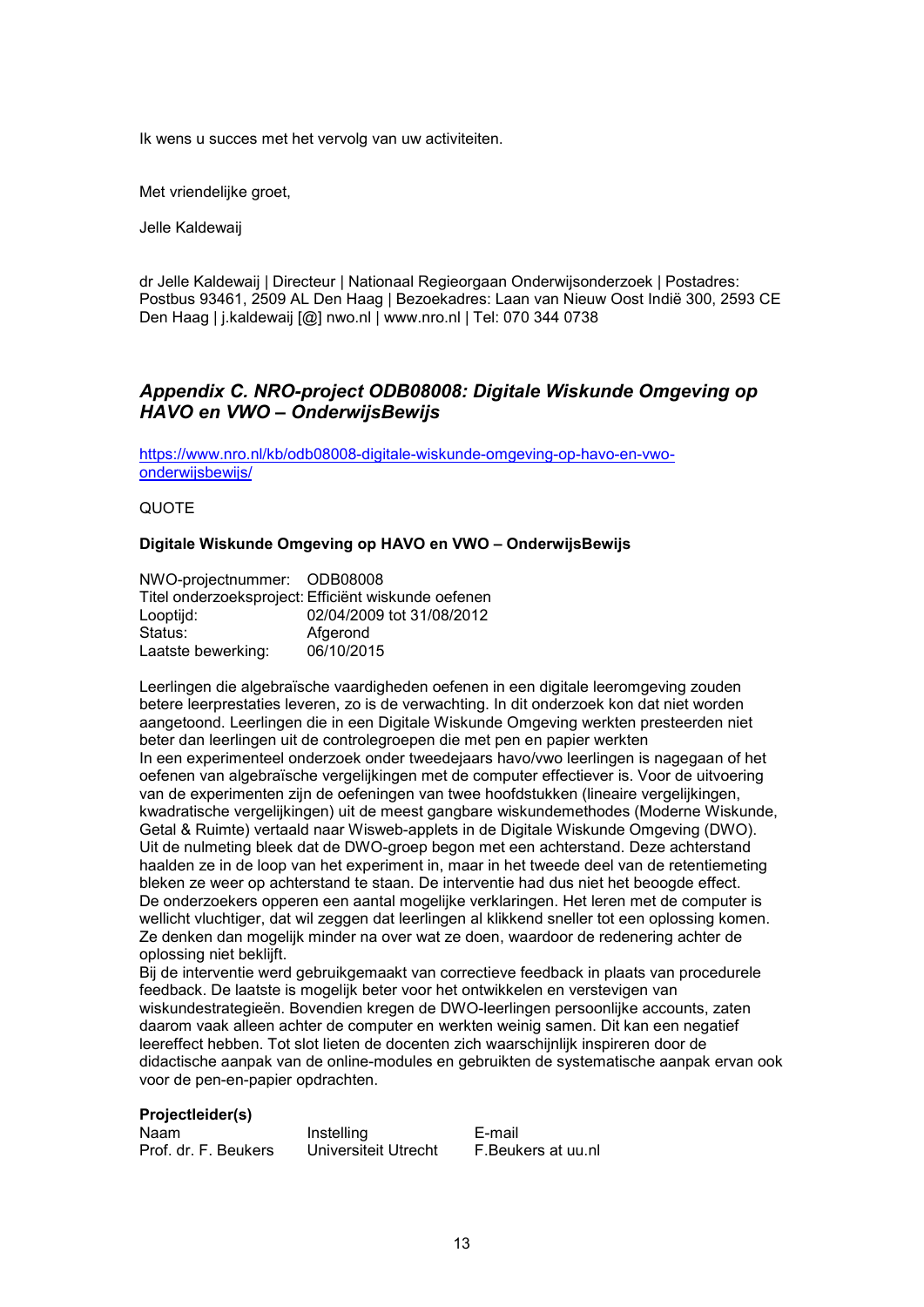**Projectuitvoerder(s)**

Naam Instelling E-mail Dr. L.M. Doorman Universiteit Utrecht m.doorman at uu.nl

## **Publicatie(s)**

 Efficiënt wiskunde oefenen in een digitale omgeving https://www.nro.nl/wp-content/uploads/2014/11/Effici%C3%ABnt-wiskunde-oefenen-in-eendigitale-omgeving.pdf

### **Relevante links(s)**

Didactief-special OnderwijsBewijs (december 2014),

https://onderwijsdatabank.s3.amazonaws.com/downloads/Special\_Onderwijsbewijs\_Didactief \_december\_2014.pdf

 Efficiënt wiskunde oefenen in een digitale omgeving, http://www.fisme.science.uu.nl/ffdwo WisWeb van de Universiteit Utrecht, http://www.fisme.science.uu.nl/wisweb Digitale Wiskunde Omgeving, http://www.fisme.science.uu.nl/dwo

UNQUOTE

# *Appendix D. Keynote Speaker Michiel Doorman Yogyakarta 2016*

Proceeding of  $3<sup>rd</sup>$  international conference on research, implementation and education of mathematics and science, Yogyakarta, 16–17 May 2016,

http://seminar.uny.ac.id/icriems ("keynote speaker's presentation files")

http://seminar.uny.ac.id/icriems/sites/seminar.uny.ac.id.icriems/files/DSC\_5548.JPG

http://seminar.uny.ac.id/icriems/sites/seminar.uny.ac.id.icriems/files/prosiding/4%20Michiel.pd f

QUOTE (pdf U-26:27)

*What Can Mathematics Education Contribute To Preparing Students For Our Future Society?*

Michiel Doorman, 2016

#### **Abstract**

Mathematics education has to prepare students for society, work and further study. One of the goals of education is to support students in developing mathematical skills and understandings that can be used flexibly in new or unfamiliar problem situations. Characteristics of support that contribute to this goal appear to be the integration of open problems and rich contexts that evoke inquiry by students in textbooks, and the careful use of didactic models that link up with students' intuitive inventions. Teachers have an important role in guiding students through these open problems and in introducing these didactic models. To support teachers, such open problems can be accompanied with lesson plans and suggestions for meta-cognitive prompts."

#### **Text**

Mathematics education has to prepare students for society, work and further study. However, international studies show that much of what is taught in school seems to be lost when you assess it not immediately after the lessons or in different contexts. An example is a question about fractions in the TIMSS 2003 Study for grade 8 students: A scoop holds 1/5 kg of flour.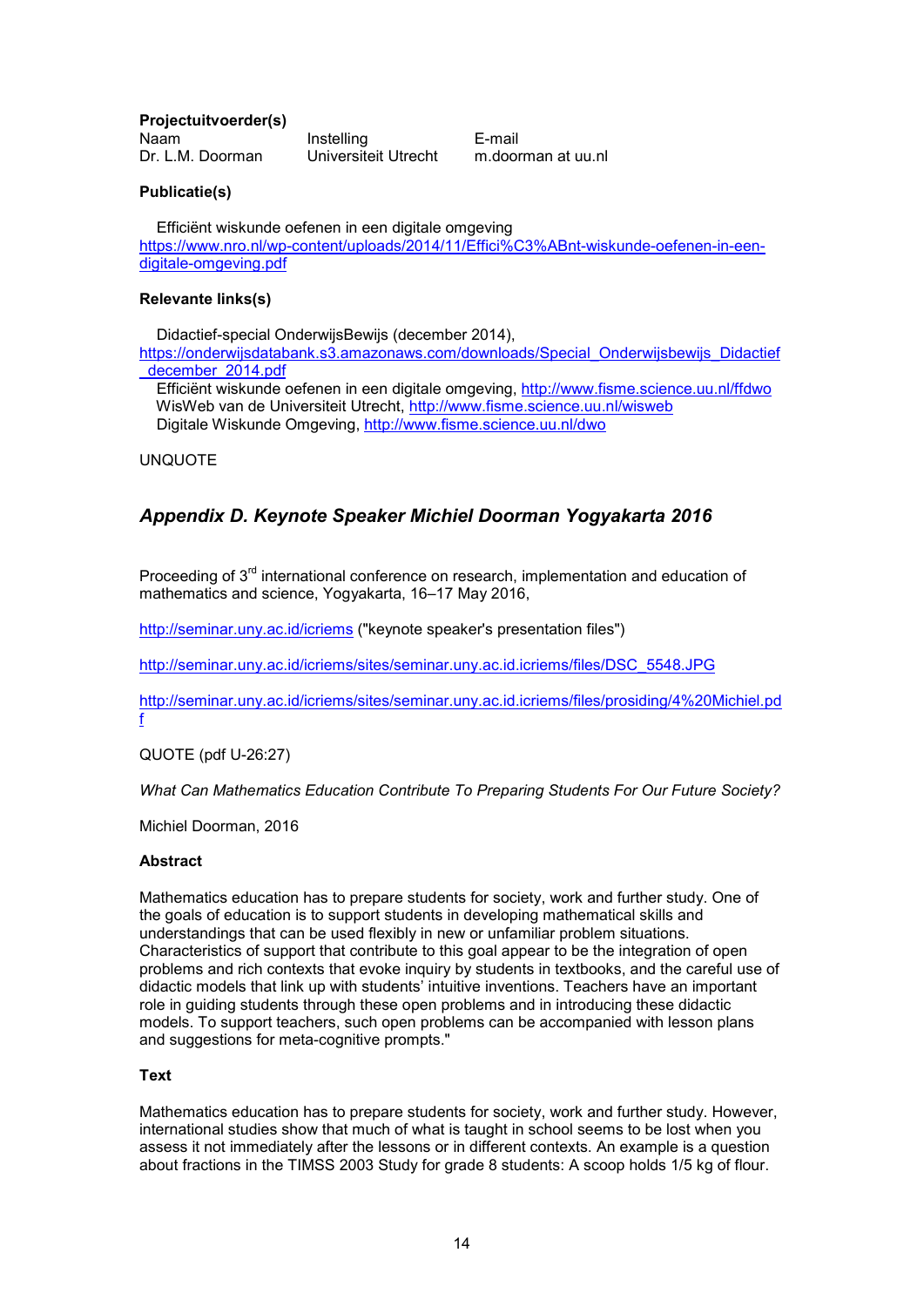How many scoops are needed to fill a bag with 6 kg of flour? The international average of a full credit for this item was 38%.

Such low scores must have us reflect on what we teach and how we teach it. Obviously, **citizens in current society should not be able to solve this scoop problem by heart, [emphasis by TC]** but you would expect that students are able to solve it with pen and paper at hand. The steps underlying the calculation are rather elementary and fundamental for proportional and algebraic reasoning in a wide range of topics in mathematics education at secondary school. Why are students lost when they don't remember the algorithm?

An approach to mathematics education that tries to provide for learning trajectories that support students in understanding and tracing concepts and skills is Realistic Mathematics Education (RME). Rather than beginning with abstractions or definitions to be applied later, this approach starts with rich contexts that ask for mathematical organization [1]. Well-chosen problems offer opportunities for students to learn to inquire and to develop informal, highly context-specific models and problem solving strategies. These informal solving procedures then function as foothold inventions for formalization, generalization and inquiry-strategies. Didactic models that link up with students' inventions are introduced in generalizing activities to promote level raising [2]. As a consequence, during these activities the model and the situations being modelled co-evolve. Modelling in this view is a process of reorganizing both activities and the situation and drives the learning process of the students [3]. The aim of this approach is that students are involved in the (re)invention of mathematics and that they are able to trace the structure and representations of mathematical concepts and skills.

In addition to this learning-oriented importance of the use of rich contexts, the relevancy of what is learned can also be highlighted. Research findings show that students experience and understand the functionality, purpose and utility of disciplinary knowledge in the workplace [4]. For this to happen however, it is important that tasks within workplace contexts also fit the goals of the curriculum. In the context of work the use of science and mathematics can emerge from the activities and tasks of the workplace [5].

Both RME and the connection to the world of work will make mathematics and science more meaningful and relevant to students. In a classroom where students inquire problem situations create mathematical inventions, students take an active role, pose questions, explore situations, find their path to solutions and communicate their reflection. Such approaches aim to promote students' curiosity, engagement and learning in-depth [6]. For this to happen, teachers need to extend their teaching repertoire. One of the challenges for professional development is to connect the learning of new teaching strategies or pedagogies with teachers' practices within the classroom. Teachers should feel the need and have the resources to adopt new ideas and to implement them in their daily practice. Classroom materials, like tasks for students, can play a crucial role in this implementation process.

Tasks have the potential to reflect innovative aims and to inspire and support teachers in implementing these aims [7]. However, whether a teacher recognizes and exploits this potential of a task and how she/he transforms it into her/his teachingis a complex process and highly depends on the adaptability of the task to his or her practice [8]. Well described lesson plans and meta-cognitive prompts appeared to be powerful tools for supporting teachers in implementing new and innovation-oriented tasks [9].In the Netherlands RME influenced the current textbooks in primary education. The full credit score of Dutch students on the above scoop-item was 74%. This cannot fully [be] attributed to the implementation of RME, but it strength[en]s the feeling that this approach contributes to the quality of mathematics education.

#### **References**

[1] Van den Heuvel-Panhuizen, M., & Drijvers, P. (2013). Realistic mathematics education. In S. Lerman (Ed.), Encyclopedia of Mathematics Education (pp. 521-525). New York: Springer.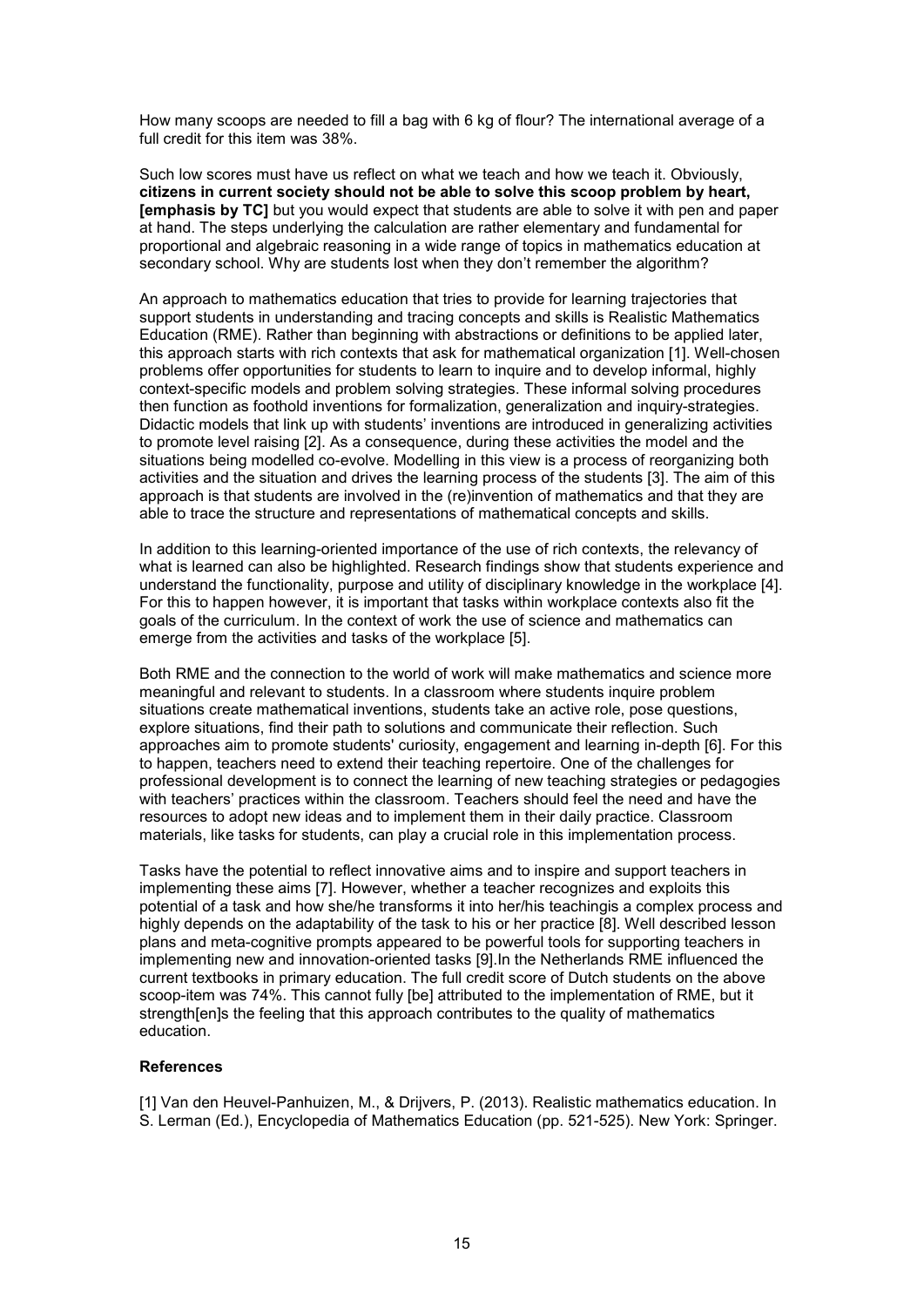[2] Van den Heuvel-Panhuizen, M. (2003). The didactical use of models in Realistic Mathematics Education: An example from a longitudinal trajectory on percentage. Educational Studies in Mathematics, 54(1), 9-35.

[3] Gravemeijer, K., & Stephan M. (2002). Emergent models as an instructional design heuristic. In K. P. E. Gravemeijer, R. Lehrer, B. v. Oers & L. Verschaffel (Eds.), Symbolizing, modeling and tool use in mathematics education(pp. 145-169). Dordrecht, The Netherlands: Kluwer Academic.

[4] Ainley, J., Pratt, D., & Hansen, A. (2006). Connecting engagement and focus in pedagogic task design. British Educational Research Journal, 32(1), pp. 23-38.

[5] Hoyles, C., Noss, R., Kent, P., & Bakker, A. (2010). Improving mathematics at work: The need for techno-mathematical literacies. London: Routledge.

[6] Maas, K. and Artigue, M. (2013). Implementation of inquiry-based learning in day to day teaching: a synthesis. ZDM The International Journal on Mathematics Education 45, pp. 779- 795.

[7] Kieran, Carolyn, Doorman, L.M. & Ohtani, Minoru (2015). Frameworks and Principles for Task Design. In Anne Watson & Minoru Ohtani (Eds.), Task Design In Mathematics Education -an ICMI Study 22(pp. 19-81) (63 p.). Cham Heidelberg New York Dordrecht London: Springer.

[8] Remillard, J. T. (2005). Examining key concepts in research on teachers' use of mathematics curricula. Review of Educational Research, 75, pp. 211-246.

[9] Wijaya, Ariyadi, Van den Heuvel-Panhuizen, M. & Doorman, Michiel (19.03.2015). Opportunity-to-learn context-based tasks provided by mathematics textbooks. Educational Studies in Mathematics, 89(1), pp. 41-65

UNQUOTE

## *Appendix E. Asking Kennisnet.nl for an expert-to-expert talk*

For the following I referred to a paper of mine, but perhaps I should have given more details, to alert Kennisnet.nl to my expertise w.r.t. ICT. I presumed that there would be no reason to refuse a talk, and, if they would consider such a refusal, then they would first do a background check. It would be somewhat strange to first have to do an "entrance exam" before a public institution would be willing to speak with someone with a professional background.

In this case they refuse to speak with me because I indicated that there would be an issue w.r.t. ICT infrastructure for education related to mathematics education, and they hold that there would be no such issue "because nobody who they talk to have mentioned such and issue".

I am reminded of Ignaz Semmelweis (1818-1865) who discovered that women after giving birth died from "childbed fever", because doctors didn't wash their hands. Semmelweis was the only one to observe this, and hospital directors apparently refused to speak with him "because nobody who they talk to mentioned such an issue". Wikipedia: "Semmelweis's practice earned widespread acceptance only years after his death, when Louis Pasteur confirmed the germ theory and Joseph Lister, acting on the French microbiologist's research, practiced and operated, using hygienic methods, with great success. In 1865, Semmelweis was committed to an asylum, where he died at age 47 of pyaemia, after being beaten by the guards, only 14 days after he was committed."

https://en.wikipedia.org/wiki/Ignaz\_Semmelweis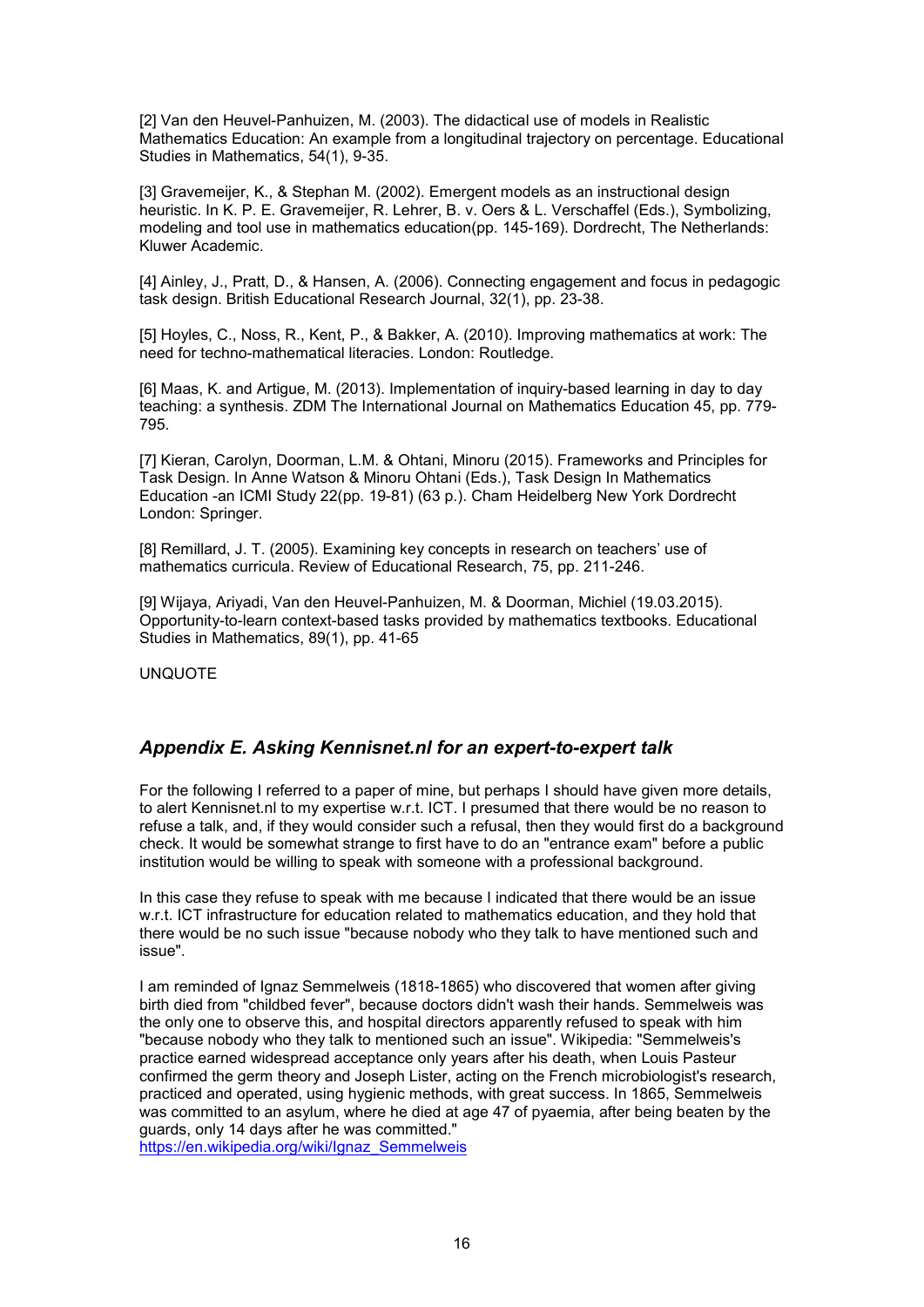## **Date: Fri, 24 Jun 2016 09:07:07 +0200 TC -> Kennisnet.nl**

To: a.tenbrummelhuis at kennisnet.nl From: Thomas Cool / Thomas Colignatus Subject: Wie bij u doet de ict-ondersteuning van wiskunde ?

Geachte heer Ten Brummelhuis,

Ik heb pas vorige week ontdekt dat Kennisnet bestaat ... De vraag die opkomt wie bij u de ictondersteuning van wiskunde doet. Ik zou het fijn vinden wanneer er een gesprek mogelijk zou zijn.

Ik heb in 1999 het probleem hieromtrent al uitgelegd aan de hand van de situatie bij economie, maar sinds 2008 heb ik ook de onderwijsbevoegdheid voor wiskunde zelf.

http://econpapers.repec.org/paper/wpawuwpgt/9904001.htm

Mijn website is inmiddels verplaatst van dataweb.nl naar thomascool.eu, zie eventueel

http://thomascool.eu/Papers/Math/Index.html

Met vriendelijke groet,

Thomas Cool / Thomas Colignatus Econometrist en leraar wiskunde Scheveningen

## **Date: Tue, 28 Jun 2016 15:15:07 +0000 Kennisnet.nl -> TC**

From: "Support Kennisnet" To: Thomas Cool / Thomas Colignatus Subject: Wie bij u doet de ict-ondersteuning van wiskunde ?

Beste Thomas,

Hartelijk dank voor je mail.

Graag wil ik vragen of je je vraag zou kunnen specificeren. Wat is precies de vraag waar je nu tegenaan loopt? Dan kan ik kijken of we hier intern een specifiek antwoord op hebben.

Ik hoor het graag. Alvast hartelijk dank.

Met vriendelijke groet,

**XYZ** Medewerker Customer Services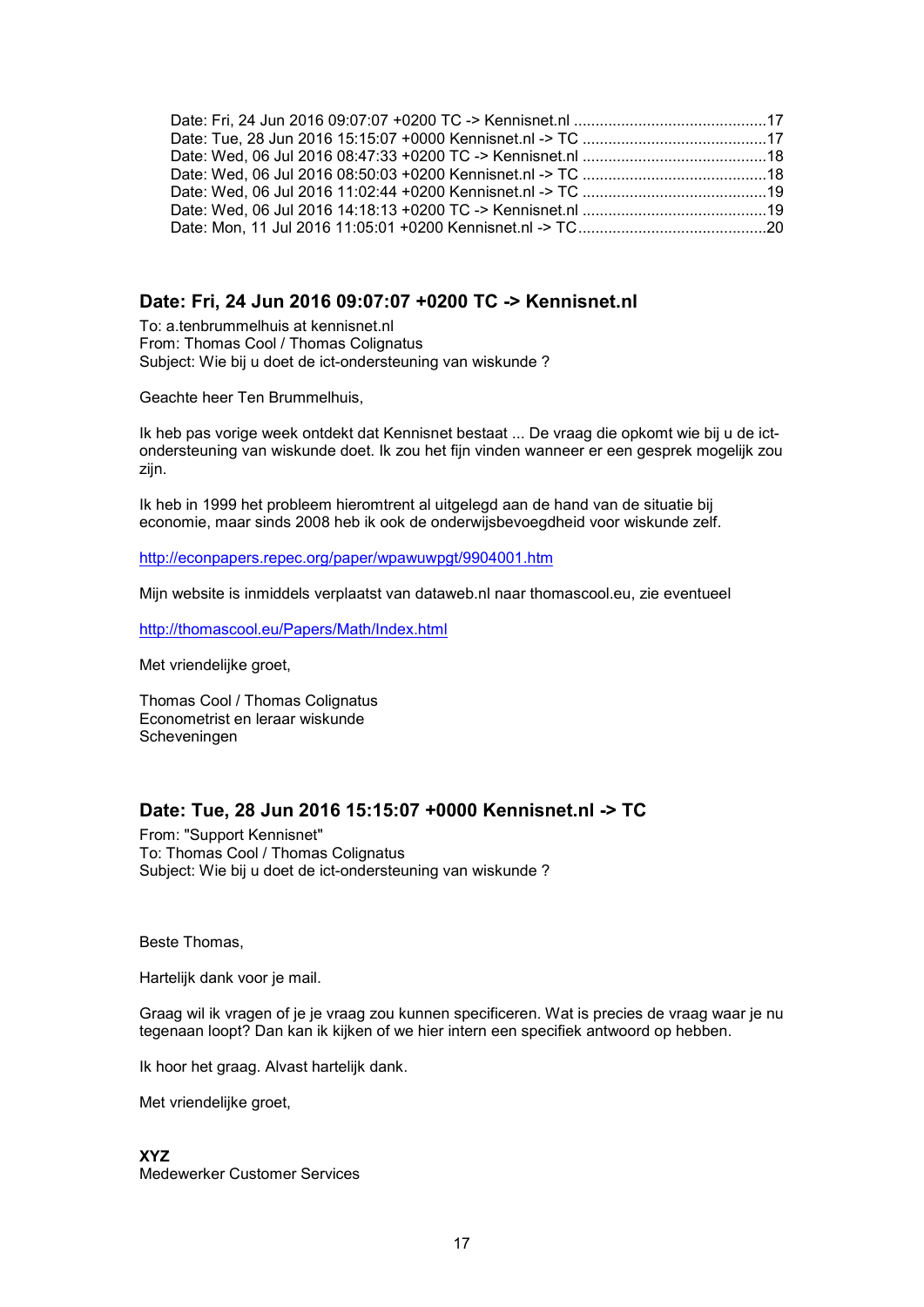**T** 0800-321 etcetera **W** kennisnet.nl

Paletsingel 32, 2718 NT Zoetermeer Postbus 778, 2700 AT Zoetermeer

## **Date: Wed, 06 Jul 2016 08:47:33 +0200 TC -> Kennisnet.nl**

To: "Support Kennisnet" From: Thomas Cool / Thomas Colignatus Subject: Re: Wie bij u doet de ict-ondersteuning van wiskunde ?

Beste XYZ,

Mijn vraag was: "De vraag die opkomt wie bij u de ict-ondersteuning van wiskunde doet. Ik zou het fijn vinden wanneer er een gesprek mogelijk zou zijn."

In de link uit 1999 die ik aan Ten Brummelhuis gaf, beschrijf ik dat schrijvers van software (en dan mogelijk ook ict-ondersteuners van wiskunde bij Kennisnet) tegen het probleem aanlopen dat wiskundigen en pakketten voor computer algebra vaak andere notaties gebruiken, soms maar een beetje verschillend, maar toch wel degelijk anders.

Mijn voorstel om dit op te lossen was werken aan een internationaal protocol. Anderen hebben dit probleem ook gezien en hebben mathml gemaakt, maar ik vrees dat dit nog niet echt de oplossing is.

Ik zie nu bijv. ook bottlenecks bij de Tussentijdse Diagnostische Toets.

Kortom, het lijkt me informatief voor beide partijen wanneer ik zou kunnen spreken met degene(n) die bij u de ict-ondersteuning van wiskunde doen.

Met vriendelijke groet,

Thomas Cool / Thomas Colignatus Econometrist en leraar wiskunde Scheveningen

## **Date: Wed, 06 Jul 2016 08:50:03 +0200 Kennisnet.nl -> TC**

To: Thomas Cool / Thomas Colignatus Subject: [#88897]: Re: Wie bij u doet de ict-ondersteuning van wiskunde ? From: "Kennisnet support"

Thomas Cool / Thomas Colignatus,

Bedankt dat je contact met ons hebt opgenomen. Dit is een automatisch antwoord ter bevestiging van de ontvangst van je ticket. Ons team zal zo snel mogelijk contact met je opnemen. Zorg bij reacties dat de ticket-ID in het onderwerp blijft, zodat we je reacties kunnen volgen.

 **Ticket-ID:** 88897 **Onderwerp:** Re: Wie bij u doet de ict-ondersteuning van wiskunde ? **Afdeling:** Servicedesk (SD) **Type:** Issue **Status:** Open **Prioriteit:** Incident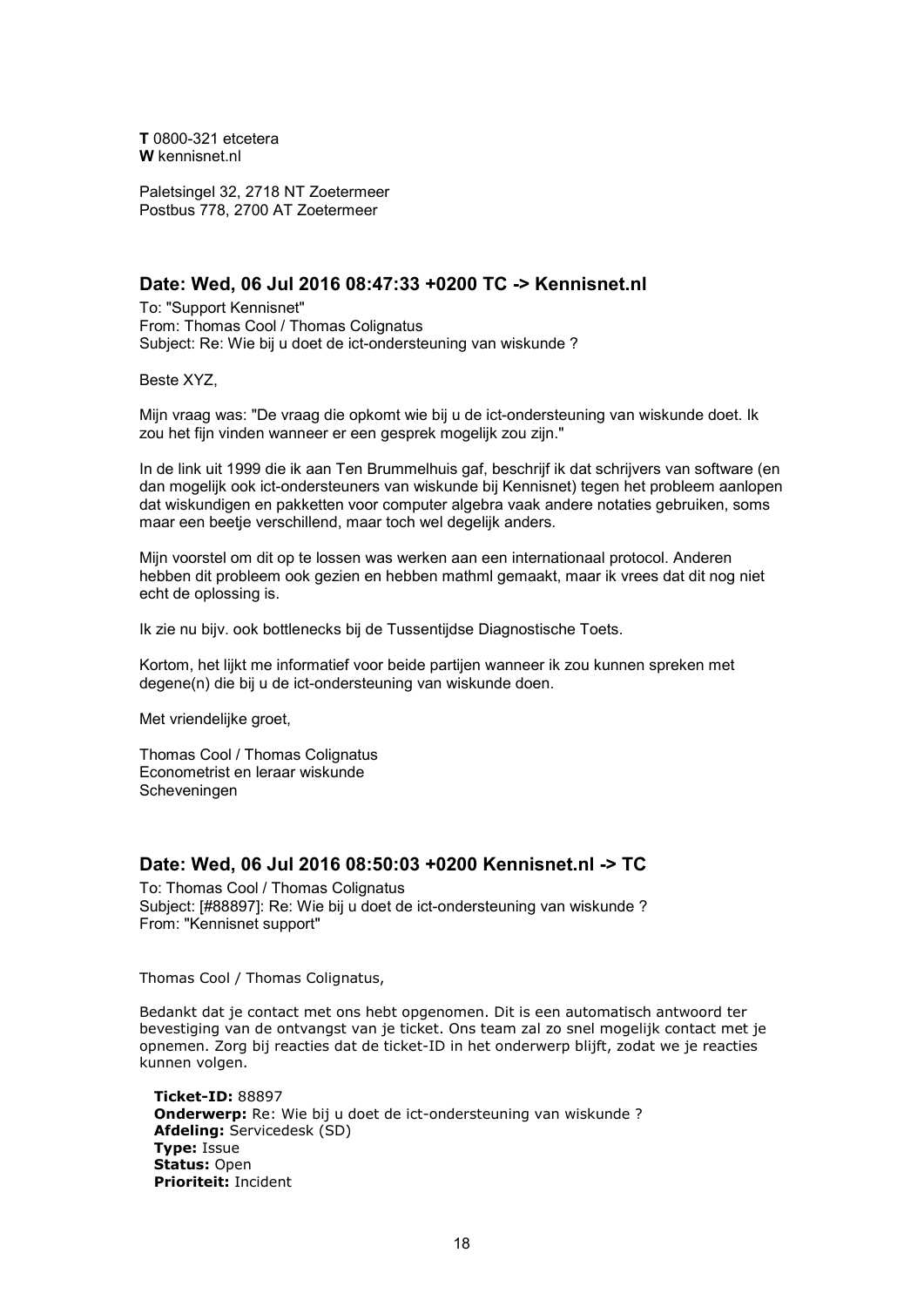Je kunt de status of bijwerking van deze ticket online bekijken op: https://support.kennisnet.org/Tickets/Ticket/View/88897

Met vriendelijke groet,

Kennisnet

## **Date: Wed, 06 Jul 2016 11:02:44 +0200 Kennisnet.nl -> TC**

To: Thomas Cool / Thomas Colignatus Subject: [#88897]: Re: Wie bij u doet de ict-ondersteuning van wiskunde ? From: "Kennisnet Binnendienst"

Beste Thomas,

Ik heb even navraag gedaan bij collega's.

Onze activiteiten – ook op het gebied van standaardisatie – zijn met name gericht op sectorbrede vraagstukken, en niet op specifieke vakken. Dat is meer het domein van docentenvakverenigingen, instituten als Freudenthal, marktpartijen, etc. Wij hebben dan ook geen medewerkers die zich specifiek richten op ict en wiskunde.

Mijn collega's gaven ook aan dat in de vele gesprekken die wij hebben met onderwijs en marktpartijen op dit punt geen knelpunten worden genoemd. Wij hebben dan ook geen aanleiding (en overigens ook geen ruimte/capaciteit) om met dit onderwerp aan de slag te gaan.

We kunnen je op dit gebied dus helaas niet verder helpen. Ik vertrouw erop je hiermee voldoende te hebben geïnformeerd.

Met vriendelijke groet,

XYZ Binnendienst T: 0800-321 etcetera W: kennisnet.nl

Paletsingel 32, 2718 NT Zoetermeer Postbus 778, 2700 AT Zoetermeer

Ticketgeschiedenis **Thomas Cool / Thomas Colignatus** (Klant) Geplaatst op: 06 July 2016 08:47:33

(...)

**Ticketgegevens Ticket-ID: 88897 Afdeling: Binnendienst (BD) Type: Issue Status: Afgesloten Prioriteit: Incident**

Helpdesk: https://support.kennisnet.org/Binnendienst

## **Date: Wed, 06 Jul 2016 14:18:13 +0200 TC -> Kennisnet.nl**

To: "Kennisnet Binnendienst" From: Thomas Cool / Thomas Colignatus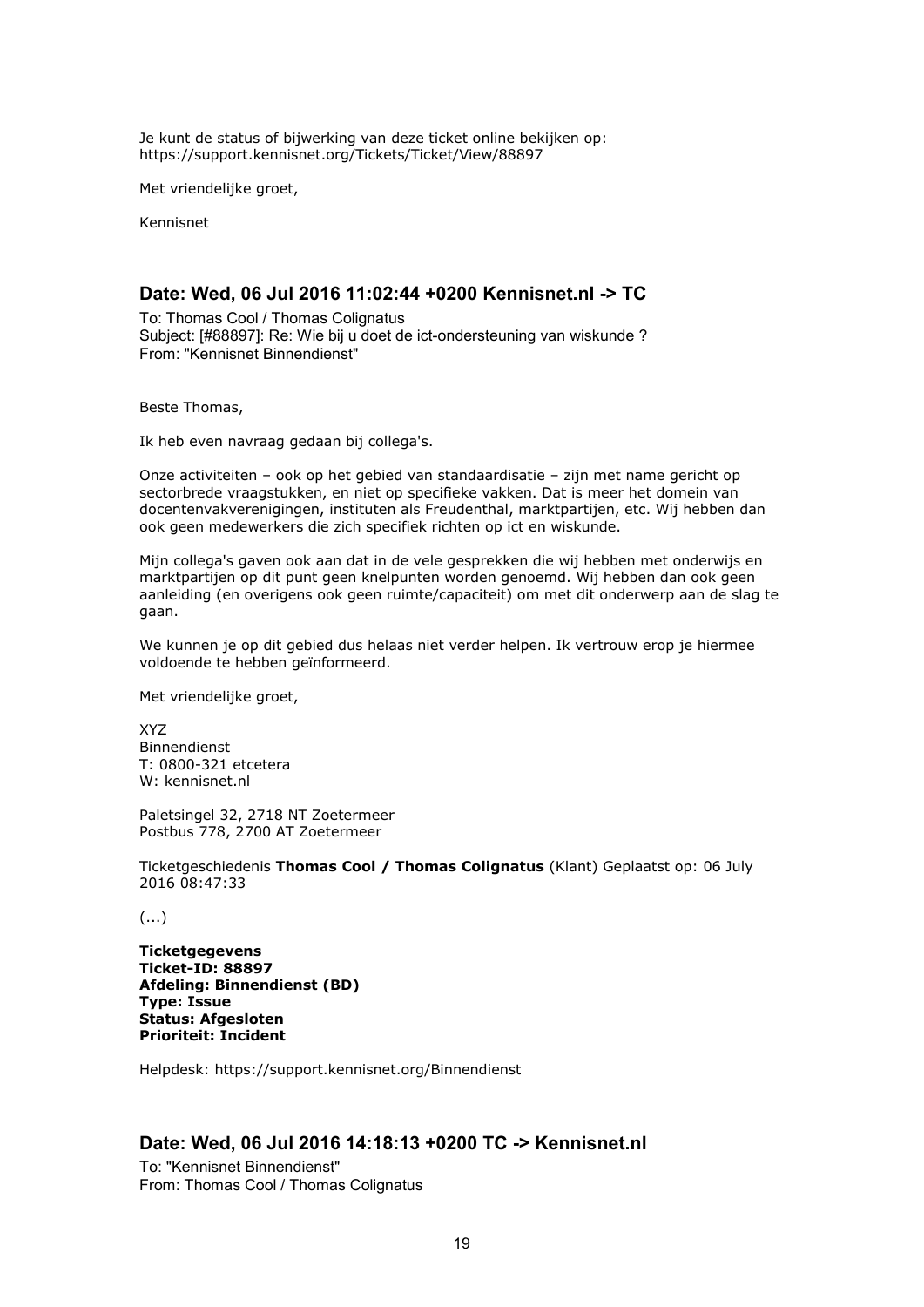Subject: [#88897]: Re: Wie bij u doet de ict-ondersteuning van wiskunde ?

Dag XYZ,

(1) Sectorbreed geldt dat wiskunde in allerlei vakken gebruikt wordt. Dat is toch algemeen bekend ?

(2) Een probleem is dat docentenvakverenigingen of Freudental Instituut zich niet bewust lijken van het probleem. Bijvoorbeeld heeft het Freudenthal Instituut allerlei subsidies gekregen en die benut voor Java, terwijl de aanpak via computer algebra veel logischer is (want dan toepasbaar op meer locaties). Moet voor ieder vak (natuurkunde, economie) steeds weer het wiel uitgevonden worden ?

(3) Je stelling "Mijn collega's gaven ook aan dat in de vele gesprekken die wij hebben met onderwijs en marktpartijen op dit punt geen knelpunten worden genoemd" kan toch ook betekenen dat men zich daar nog niet van bewust is ? Vervolgens, waarom accepteer je niet dat ik een partij ben, die een knelpunt noem ? Ben ik geen leraar wiskunde die boeken over didactiek schrijft ? Ik gebruik Mathematica. Scholen hebben geen Mathematica. Dan kunnen ze mijn boeken niet gebruiken. Wat gebruiken scholen dan ? Niets, want ze zijn zich het probleem niet bewust. Java applets gebruiken ze wel, maar dat is zeer beperkt.

(4) Ik hoop niet dat je in mijn schoenen bent gaan staan en de vraag hebt gesteld alsof je volledig zou weten wat de situatie is. Je opmerkingen t.a.v. het voorgaande geven al aan dat je die kennis niet hebt.

(5) Mijn vraag was niet "medewerkers die zich specifiek richten op ict en wiskunde" maar "wie bij u de ict-ondersteuning van wiskunde doet". Wellicht leidt mijn opmerking tot de directeur die voor alles verantwoordelijk is, maar dat mag van mij. Mij leek het dat de heer Ten Brummelhuis een goed aanspreekpunt was, maar wellicht is het iemand anders.

(6) Ik heb voor alle zekerheid nog eens gekeken naar jullie mission statement, en daar staat wel degelijk "Het creëren van een landelijke ict-basisinfrastructuur" en "Het geven van strategisch advies" en "Het bieden van expertise". Dus het moet mogelijk zijn om met iemand van jullie te spreken over ict-ondersteuning van wiskunde, zoals gebruikt in allerlei vakken en digitale onderwijsmiddelen.

Zou je het derhalve nog eens willen proberen ?

Met vriendelijke groet,

Thomas

## **Date: Mon, 11 Jul 2016 11:05:01 +0200 Kennisnet.nl -> TC**

To: Thomas Cool / Thomas Colignatus Subject: [#88897]: Re: Wie bij u doet de ict-ondersteuning van wiskunde ? From: "Kennisnet Binnendienst"

Beste Thomas,

Dank voor je reactie. Naar aanleiding daarvan heb ik de voor dit thema relevante collega's (incl. een van de leden van ons MT) nogmaals geraadpleegd.

Kennisnet heeft uiteindelijk maar beperkte capaciteit, waardoor we onze activiteiten moeten richten op vraagstukken die breed leven. Het feit dat in de vele gesprekken die wij met onderwijs en marktpartijen hebben, geen specifieke knelpunten m.b.t. ictondersteuning en wiskunde worden genoemd, betekent dan ook dat wij hier vooralsnog geen aandacht aan kunnen geven.